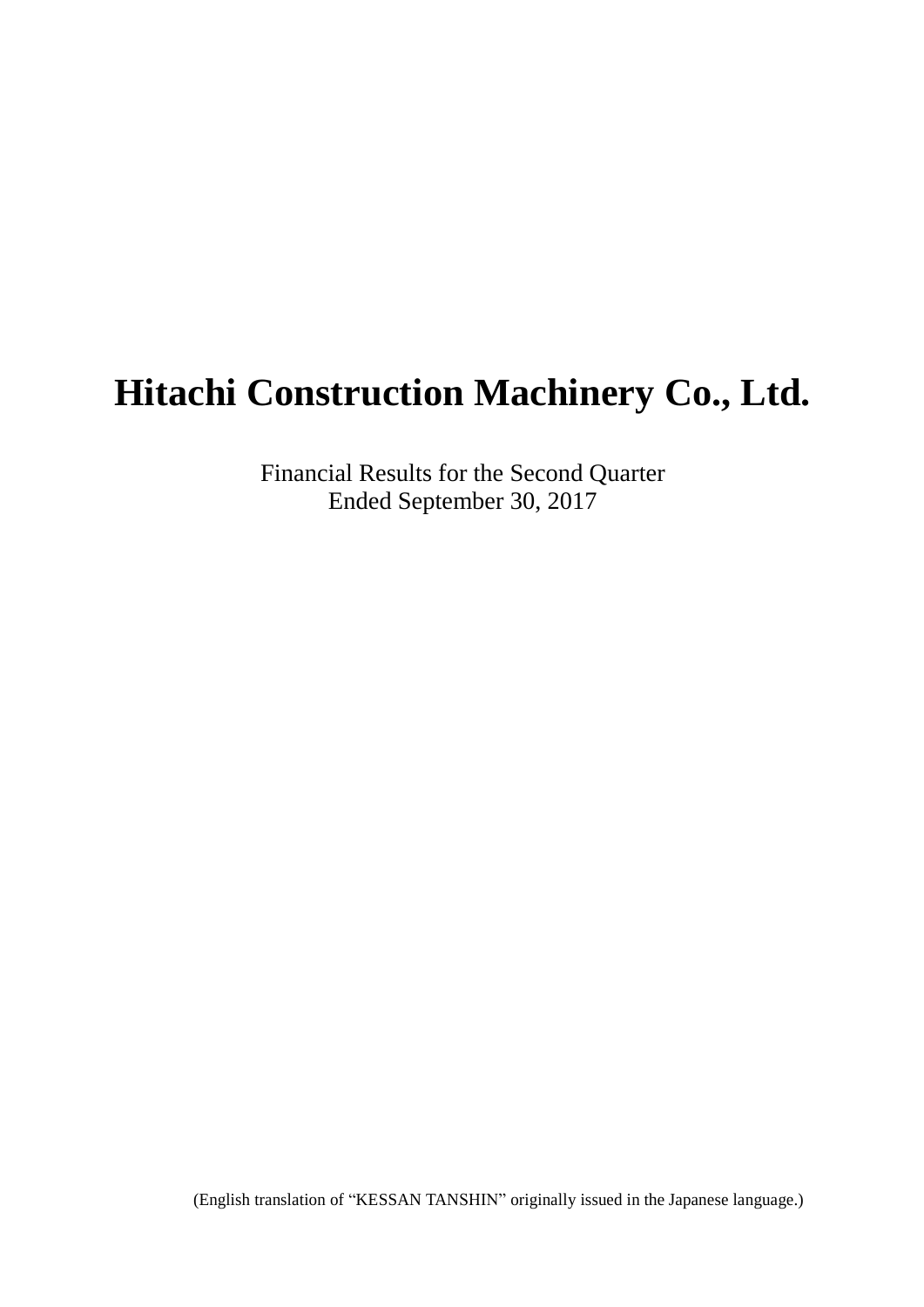#### **Consolidated Financial Results for the Second Quarter Ended September 30, 2017 (IFRS)** October 25, 2017

Listed company: Hitachi Construction Machinery Co., Ltd. (HCM)

Stock exchange: Tokyo (first section) Code number: 6305

URL https://www.hitachicm.com/global/

Representative: Kotaro Hirano, President and Executive Officer

Scheduled date for submission of the Quarterly Securities Report: November 8, 2017

Scheduled date of commencement of payment of dividends: November 30, 2017

Supplementary materials to the financial statements have been prepared: Yes

Presentation will be held to explain the financial statements: Yes (for institutional investors, analysts and journalists)

1. Consolidated results for the second quarter ended September 2017 (April 1, 2017 to September 30, 2017) (1) Consolidated results

|                    | Revenue         |       | Adjusted<br>Income before<br>Operating income<br>income taxes |        | Net income      |        | Net income<br>attributable to<br>owners of the parent |        | Comprehensive<br>income |        |                 |                          |
|--------------------|-----------------|-------|---------------------------------------------------------------|--------|-----------------|--------|-------------------------------------------------------|--------|-------------------------|--------|-----------------|--------------------------|
|                    | <b>Millions</b> | %     | <b>Millions</b>                                               | %      | <b>Millions</b> |        | <b>Millions</b>                                       |        | Millions                | %      | <b>Millions</b> | $\%$                     |
|                    | of yen          |       | of ven                                                        |        | of yen          |        | of yen                                                |        | of yen                  |        | of ven          |                          |
| September 30, 2017 | 440,276         | 31.5  | 37.614                                                        | 524.2  | 40.106          |        | 28,897                                                | 629.9  | 25.545                  | -      | 40.475          |                          |
| September 30, 2016 | 334,937         | (8.3) | 6.026                                                         | (63.4) | 3.645           | (66.5) | 3,959                                                 | (50.5) | 2,265                   | (66.9) | (27, 249)       | $\overline{\phantom{a}}$ |

"Adjusted operating income" is calculated by excluding "Other income" and "Other expenses" from "Operating Income" listed in Consolidated Statements of Income. "Adjusted operating income" is Hitachi group's common profit index to show actual business conditions excluding impact of business restructuring. "Operating income" for the first quarter ended September 2017 is as below.

| September 30, 2017 | $439.291$ million | YoY | 799.7 %     |
|--------------------|-------------------|-----|-------------|
| September 30, 2016 | $44,367$ million  |     | YoY (72.8%) |

|                    | owners of the Parent per<br>share (basic) | Net income attributable to Net income attributable to<br>owners of the Parent per<br>share (diluted) |
|--------------------|-------------------------------------------|------------------------------------------------------------------------------------------------------|
|                    | Yen                                       | Yen                                                                                                  |
| September 30, 2017 | 120.12                                    | 120.12                                                                                               |
| September 30, 2016 | 10.65                                     | 10.65                                                                                                |

#### (2) Consolidated financial position

|                    | Total assets    | Total equity    | Total equity attributable to<br>owners of the parent | Equity attributable to<br>owners of the parent ratio |  |
|--------------------|-----------------|-----------------|------------------------------------------------------|------------------------------------------------------|--|
|                    | Millions of yen | Millions of yen | Millions of yen                                      | %                                                    |  |
| September 30, 2017 | 1,069,848       | 487.498         | 433.548                                              | 40.5                                                 |  |
| March 31, 2017     | 1.003.011       | 450,430         | 399.619                                              | 39.8                                                 |  |

#### 2. Dividends status

|                                | Cash dividends per share |                |               |          |       |  |  |  |  |  |
|--------------------------------|--------------------------|----------------|---------------|----------|-------|--|--|--|--|--|
|                                | Quarter<br>First         | Second Quarter | Third Quarter | Year end | Total |  |  |  |  |  |
|                                | Yen                      | Yen            | Yen           | Yen      | Yen   |  |  |  |  |  |
| March 31, 2017                 |                          | 4.00           |               | 8.00     | 12.00 |  |  |  |  |  |
| March 31, 2018                 |                          | 36.00          |               |          |       |  |  |  |  |  |
| March 31, 2018<br>(Projection) |                          |                |               |          |       |  |  |  |  |  |

Year end dividends for the fiscal year ending March 2018 are to be determined. Note: Changes involving the dividend states for the fiscal year ending March 2018: Yes

(English translation of "KESSAN TANSHIN" originally issued in the Japanese language.)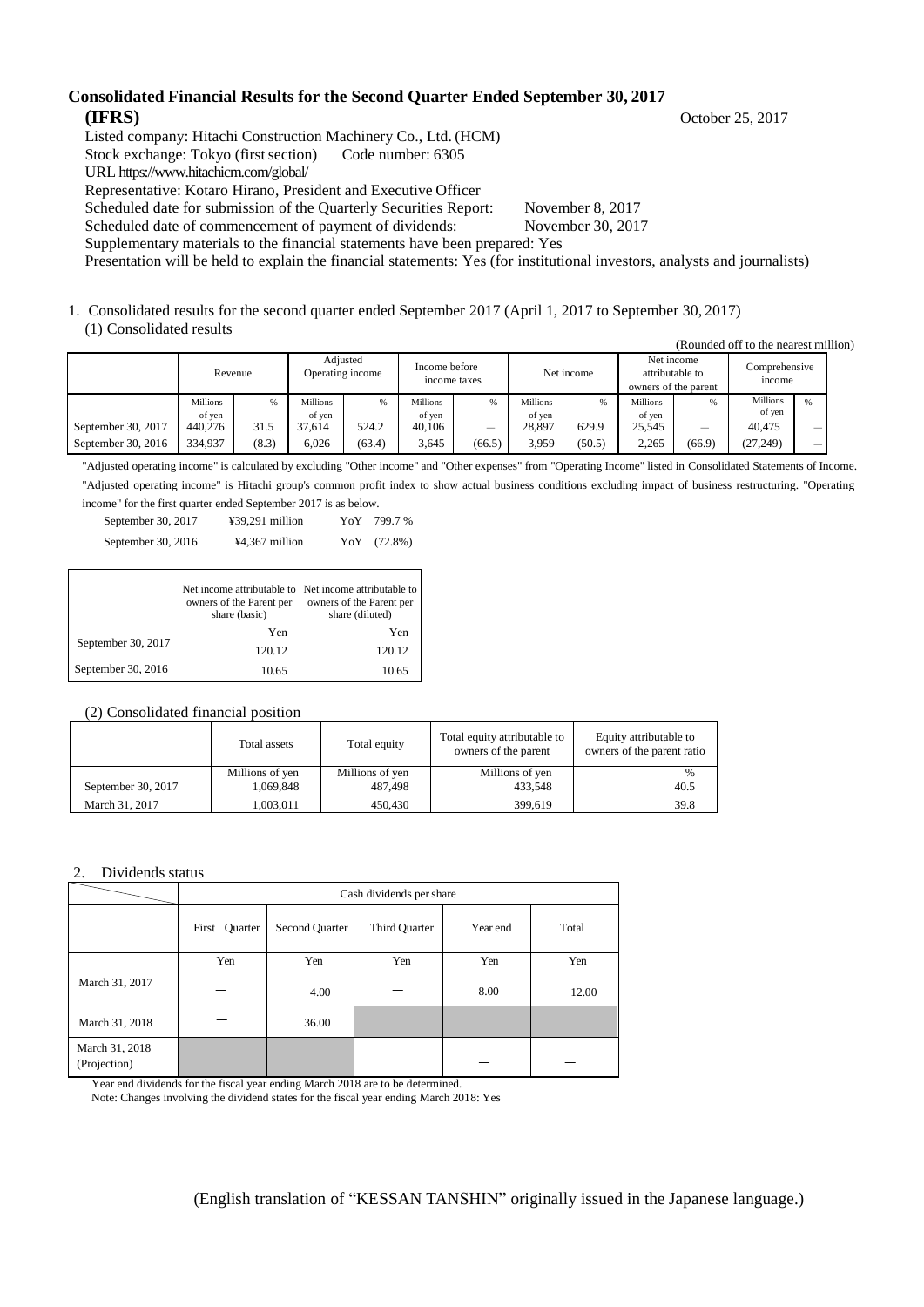#### 3. Projected consolidated results for the fiscal year ending March 2018 (April 1, 2017 to March 31, 2018)

|                |         | Revenue            |        |                    | Adjusted<br>Operating income |                    | Income before<br>income taxes |                    | Net income attributable<br>to owners of the parent | Net income<br>attributable<br>to owners of the<br>parent<br>per share |
|----------------|---------|--------------------|--------|--------------------|------------------------------|--------------------|-------------------------------|--------------------|----------------------------------------------------|-----------------------------------------------------------------------|
|                |         | Millions of<br>yen | $\%$   | Millions of<br>yen | %                            | Millions of<br>yen | $\frac{0}{6}$                 | Millions of<br>yen | %                                                  | Yen                                                                   |
| March 31, 2018 | 890,000 | 18.0               | 57,000 | 101.7              | 51,000                       | 113.8              | 30,000                        | 274.0              | 141.07                                             |                                                                       |

Notes: 1) The percentages indicated show changes from the same period of the previous fiscal year. 2) Changes in consolidated earnings forecast: Yes

"Adjusted operating income" is calculated by excluding "Other income" and "Other expenses" from "Operating Income" listed in Consolidated Statements of Income. "Adjusted operating income" is Hitachi group's common profit index to show actual business conditions excluding impact of business restructuring. Cumulated "Operating income" for projected consolidated result ending March 2018 is as below.

Year end  $\text{\$55,000}$  million YoY 132.8%

#### \*Notes

(1) Important changes in the scope of the consolidation during period(changes involving specific subsidiaries accompanying changes in the scope of consolidation): None

| (2) | Changes in accounting policies; changes in accounting estimates                    |                            |             |
|-----|------------------------------------------------------------------------------------|----------------------------|-------------|
|     | [1] Changes in accounting policies required by IFRS                                | None                       |             |
|     | [2] Changes in accounting policies other than those in [1]                         | None                       |             |
|     | [3] Changes in accounting estimates                                                | None                       |             |
|     | (3) Number of outstanding shares (common shares)                                   |                            |             |
|     | [1] Number of outstanding shares at September 30, 2017 (including treasury shares) |                            |             |
|     | September 2017: 215,115,038                                                        | March 2017                 | 212,115,038 |
|     | [2] Number of treasury shares at September 30, 2017                                |                            |             |
|     | September 2017: 2,455,808                                                          | March 2017                 | 2.454,022   |
|     | [3] Average number of common shares outstanding during first half of FY2017        |                            |             |
|     | September 2017: 212,660,061                                                        | September 2016 212,662,726 |             |

#### Indication of audit procedure implementation status

This earnings report is exempt from audit procedure based upon the Financial Instruments and Exchange Act. It is under the audit procedure process at the time of disclosure of this report.

#### Explanation on the appropriate use of results forecasts and other important items

Any forward-looking statements in the report, including results forecasts, are based on certain assumptions that were deemed rational as well as information currently available to the Company at this time. However, various factors could cause actual results to differ materially. Please refer to ''1. Management Performance and Financial Conditions, (3) Outlook for the Fiscal Year Ending March 2018'' of the attachment for conditions serving as assumptions for results forecasts.

#### Adjustment of the provisional accounting treatment for business combination

During the second quarter of the fiscal year ending March 2018, the company finalized the provisional accounting treatment for business combinations. As a result, numbers as of March 2017 reflect the revision of the initially allocated amounts of acquisition cost. Please refer to ''2. Consolidated Financial Statements, (5) Notes on Consolidated Financial Statements (Business Combination) '' for details.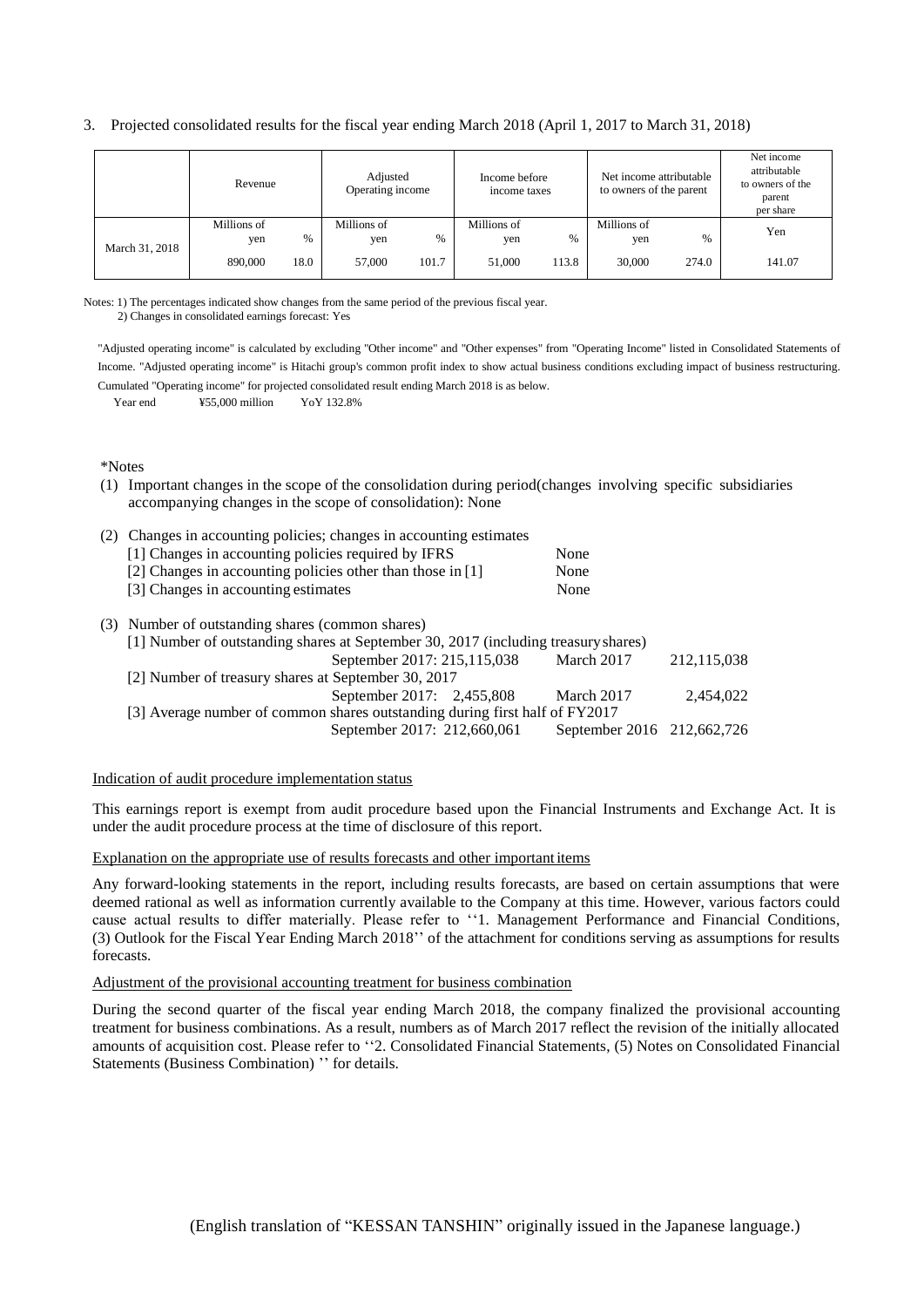# **Index of the Attachment**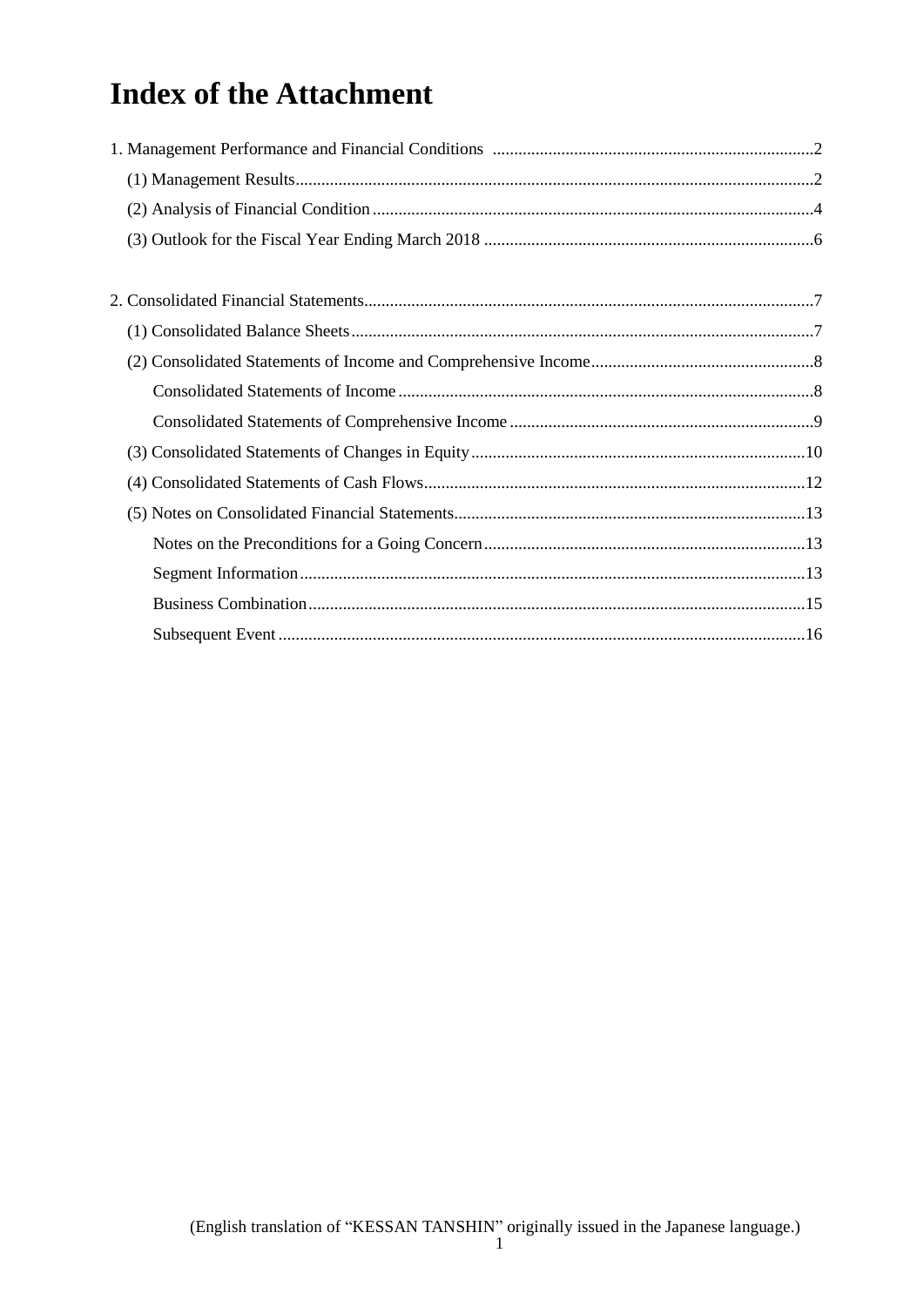#### **1. Management Performance and Financial Conditions**

#### **(1) Management Results**

The HCM Group launched a new mid-term management plan, "CONNECT TOGETHER 2019," in April 2017. We are promoting development and offering solutions by utilizing ICT and IoT as "Solution Linkage" to resolve customers' challenges on "safety," "productivity," and "life-cycle costs." And, to expand the source of revenue besides new machine sales, we are expanding the value chain business by enhancement of the parts and service business for mining machines and facilities provided by H-E Parts and Bradken, HCM's consolidated subsidiary that we acquired in the previous fiscal year. Additionally, we are working to secure profit by the establishment of a global management support scheme, the expansion of its market share, cost reduction, and enhancement of operational efficiency.

Consolidated revenue for this term (April 1, 2017 to September 30, 2017) increased by 31.5% year on year to ¥440,276 million due to sales increase mainly in China and the consolidation of H-E Parts and Bradken, while we saw negative impact of the stock transfer of Hitachi Sumitomo Heavy Industries Construction Crane Co., Ltd., which became an equity-method affiliate of HCM on March 31, 2017. Adjusted operating income increased by 524.2% year on year to ¥37,614 million, operating income increased by 799.7% to ¥39,291 million, and net income attributable to owners of the parent was ¥25,545 million (¥2,265 million as of September 30, 2016) due to a decrease in the cost of sales and SGA, in addition to the contribution of solution business and parts & service business.

Business results by segment are as below.

#### 1. Construction machinery business

Demand for hydraulic excavators increased globally year on year except in the Middle East and Africa. We promoted enhancement of the parts and service business through a globally launched service solution called "ConSite," as well as expansion of the parts supply network to enlarge sales and revenue. In Japan, for i-Construction promoted by the Ministry of Land, Infrastructure, Transport and Tourism, the HCM Group has been working to promote smart construction by providing its workshop to customers at an ICT demonstration site that we established in Hitachi-Naka City of Ibaraki Prefecture and by offering solutions for an efficient construction process.

As for mining machinery, demand grew year on year by the increased CAPEX of mining companies. We are focusing on expanding sales of the well-accepted AC-3 series rigid dump trucks equipped with an advanced vehicle body stability-assist function, in addition to offering a fleet management system and developing an autonomous haulage system to optimize mining operations, by taking advantage of Hitachi Group's strengths. Furthermore, we have been working to establish a highly controlled customer support system to enlarge revenue from parts and services.

Consolidated revenue of the construction machinery business for this term (April 1, 2017 to September 30, 2017) increased by 17.6% year on year to ¥393,767 million, and adjusted operating income increased by 471.2% to ¥34,420 million.

#### 2. Solution business

This segment consists of H-E Parts and Bradken. H-E Parts mainly provides services and solutions required for machinery or equipment for mining. Bradken supplies wear parts for fixed mining plants and mobile mining equipmentsand also provides maintenance and service for them.

Consolidated revenue of the solution business for this term (April 1, 2017 to September 30, 2017) was ¥46,605 million, and adjusted operating income was ¥3,194 million because of the steady contribution to its revenue from solutions for mining machines in Australia and Latin America. The above adjusted operating income includes a depreciation loss and amortization cost of ¥1,121 million based on purchase price allocation for H-E Parts.

The above revenues of segments 1 and 2 are figures before inter-segment adjustment.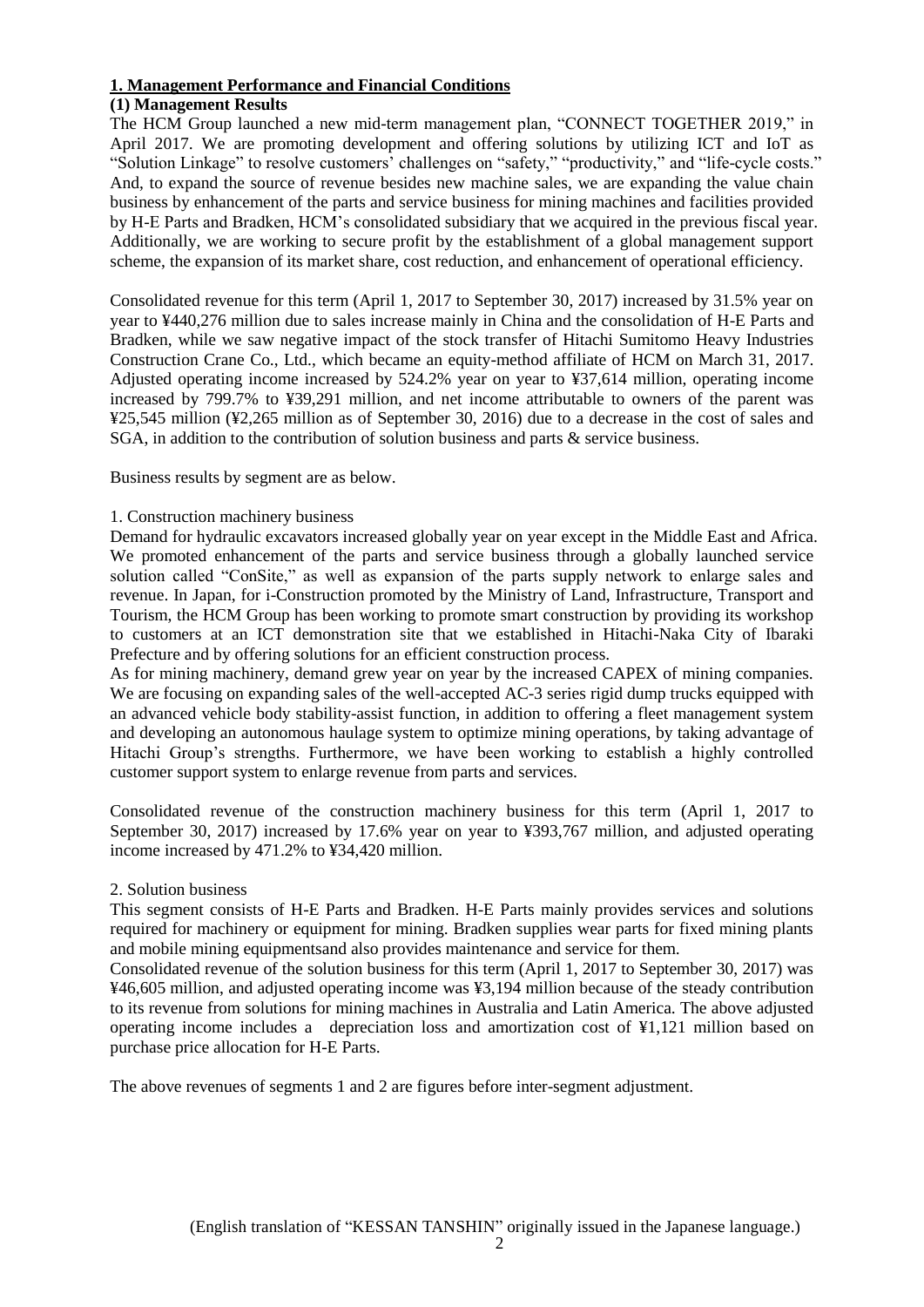|                                                    |                       |                       | Year-on-year change |                     |
|----------------------------------------------------|-----------------------|-----------------------|---------------------|---------------------|
|                                                    | September 2017<br>(A) | September 2016<br>(B) | $(A)-(B)$           | $(A)/(B)-1$<br>(% ) |
| Revenue                                            | 440,276               | 334,937               | 105,339             | 31.5                |
| Adjusted<br>operating income*                      | 37,614                | 6,026                 | 31,588              | 524.2               |
| Operating income                                   | 39,291                | 4,367                 | 34,924              | 799.7               |
| Income before<br>income taxes                      | 40,106                | 3,645                 | 36,461              |                     |
| Net income attributable to<br>owners of the parent | 25,545                | 2,265                 | 23,280              |                     |

The following table summarizes the consolidated results for this term ended September 2017.

(Rounded off to the nearest million)

\* "Adjusted operating income" is the Hitachi Group's common profit index, calculated by excluding "Other income" and "Other expenses" from "Operating income."

|  |                                            | Current consolidated<br>cumulative second quarter |            | Previous consolidated<br>cumulative second quarter |            | Increase (Decrease) |             |  |
|--|--------------------------------------------|---------------------------------------------------|------------|----------------------------------------------------|------------|---------------------|-------------|--|
|  |                                            | (April 1,2017- September 30, 2017)                |            | (April 1,2016- September 30, 2016)                 |            |                     |             |  |
|  |                                            | Revenue                                           | Proportion | Revenue                                            | Proportion | Amount              | % Change    |  |
|  |                                            | (Millions of yen)                                 | (% )       | (Millions of yen)                                  | $(\% )$    | of change           | $(A)/(B)-1$ |  |
|  |                                            | (A)                                               |            | (B)                                                |            | $(A)-(B)$           | (% )        |  |
|  | North America                              | 65,108                                            | 14.8       | 40,594                                             | 12.1       | 24,514              | 60.4        |  |
|  | Central and<br>South America               | 7,438                                             | 1.7        | 1,740                                              | 0.5        | 5,698               | 327.5       |  |
|  | The Americas                               | 72,546                                            | 16.5       | 42,334                                             | 12.6       | 30,212              | 71.4        |  |
|  | Europe                                     | 49,274                                            | 11.2       | 44,116                                             | 13.2       | 5,158               | 11.7        |  |
|  | Russia-CIS                                 | 11,884                                            | 2.7        | 7,662                                              | 2.3        | 4,222               | 55.1        |  |
|  | Africa                                     | 21,333                                            | 4.8        | 14,413                                             | 4.3        | 6,920               | 48.0        |  |
|  | Middle East                                | 9,110                                             | 2.1        | 12,624                                             | 3.8        | (3,514)             | (27.8)      |  |
|  | Russia-CIS, Africa,<br>and the Middle East | 42,327                                            | 9.6        | 34,699                                             | 10.4       | 7,628               | 22.0        |  |
|  | Asia                                       | 34,752                                            | 7.9        | 26,605                                             | 7.9        | 8,147               | 30.6        |  |
|  | India                                      | 27,220                                            | 6.2        | 20,301                                             | 6.1        | 6,919               | 34.1        |  |
|  | Oceania                                    | 71,761                                            | 16.3       | 41,989                                             | 12.5       | 29,772              | 70.9        |  |
|  | Asia and Oceania                           | 133,733                                           | 30.4       | 88,895                                             | 26.5       | 44,838              | 50.4        |  |
|  | China                                      | 48,268                                            | 11.0       | 22,985                                             | 6.9        | 25,283              | 110.0       |  |
|  | Sub-total                                  | 346,148                                           | 78.6       | 233,029                                            | 69.6       | 113,119             | 48.5        |  |
|  | Japan                                      | 94,128                                            | 21.4       | 101,908                                            | 30.4       | (7,780)             | (7.6)       |  |
|  | Total                                      | 440,276                                           | 100.0      | 334,937                                            | 100.0      | 105,339             | 31.5        |  |

The following table summarizes consolidated net revenue by geographic area: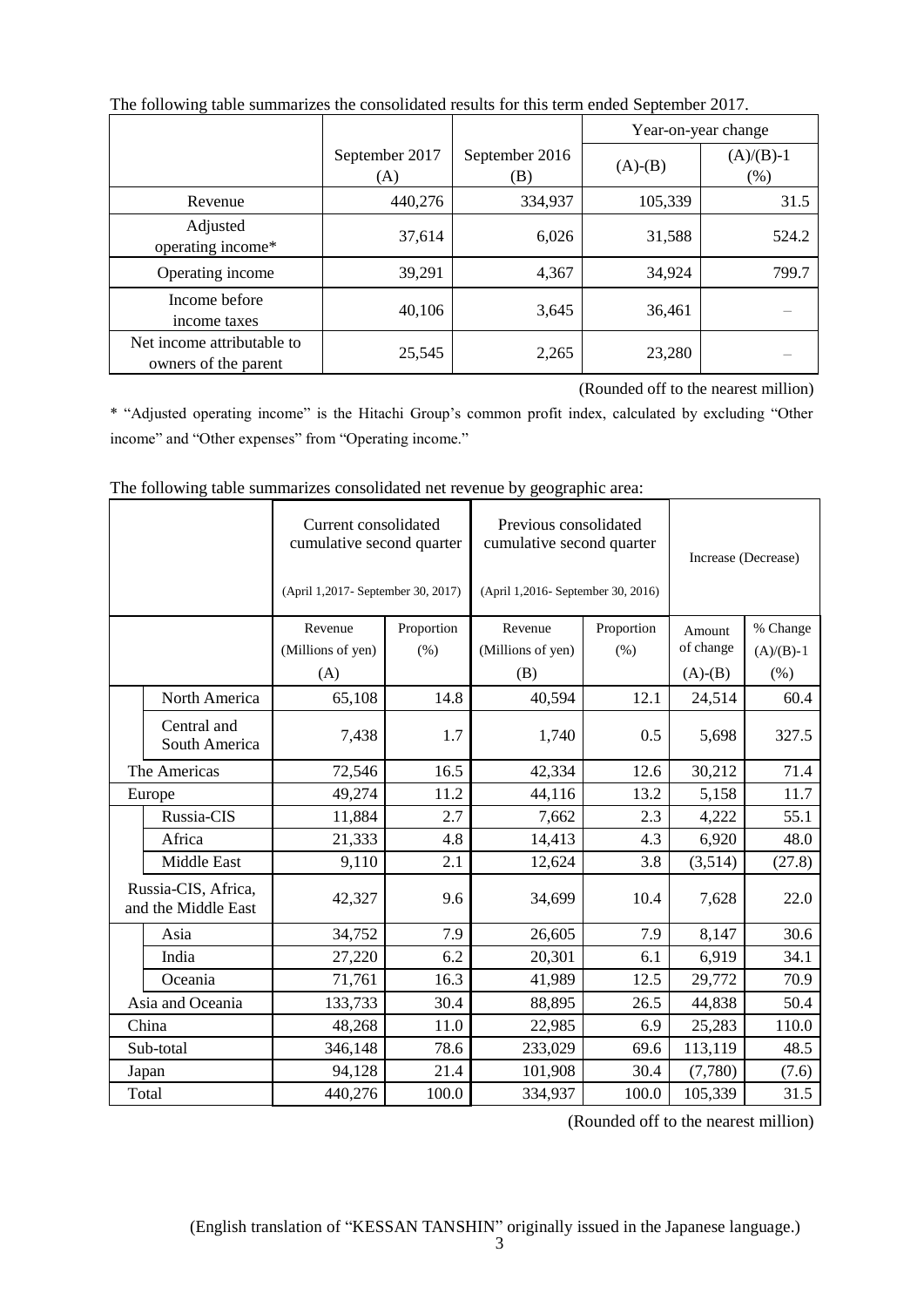## **(2) Analysis of Financial Condition**

## **[1] Status of Assets, Liabilities, and Net Assets**

### **(a) Assets**

Current assets at the end of the second quarter amounted to ¥579,065 million, an increase of 9.7%, or ¥51,323 million, from the previous fiscal year-end. This was due mainly to an increase of ¥10,947 million in cash and cash equivalents, an increase of ¥11,903 million in trade receivables, and an increase of ¥24,395 million in inventories. Non-current assets amounted to ¥490,783 million, an increase of 3.3%, or ¥15,514 million, from the previous fiscal year-end. This was due mainly to an increase of ¥3,420 million in property, plants and equipment and, an increase of ¥4,656 million in trade receivables and, an increase of ¥2,342 million in deferred tax assets.

As a result, total assets increased 6.7%, or ¥66,837 million, from the previous fiscal year-end to ¥1,069,848 million.

### **(b) Liabilities**

Current liabilities amounted to ¥370,906 million, a decrease of 7.2%, or ¥28,719 million, from the previous fiscal year-end. This was primarily due to a decrease of ¥50,288 million in bonds and borrowings despite an increase of ¥31,560 million in trade and other payables.

Non-current liabilities increased by 38.2%, or ¥58,488 million, from the previous fiscal year-end to ¥211,444 million. This was mainly due to an increase of ¥59,706 million in bonds and borrowings.

As a result, total liabilities increased by 5.4%, or ¥29,769 million, from the previous fiscal year-end to ¥582,350 million.

### **(c) Equity**

Total equity increased by 8.2%, or ¥37,068 million, from the previous fiscal year-end to ¥487,498 million.

### (Note)

During the second quarter of the fiscal year ending March 31, 2018, the company finalized the provisional accounting treatment for business combinations. As a result, numbers as of March 31, 2017 reflect the revision of the initially allocated amounts of acquisition cost.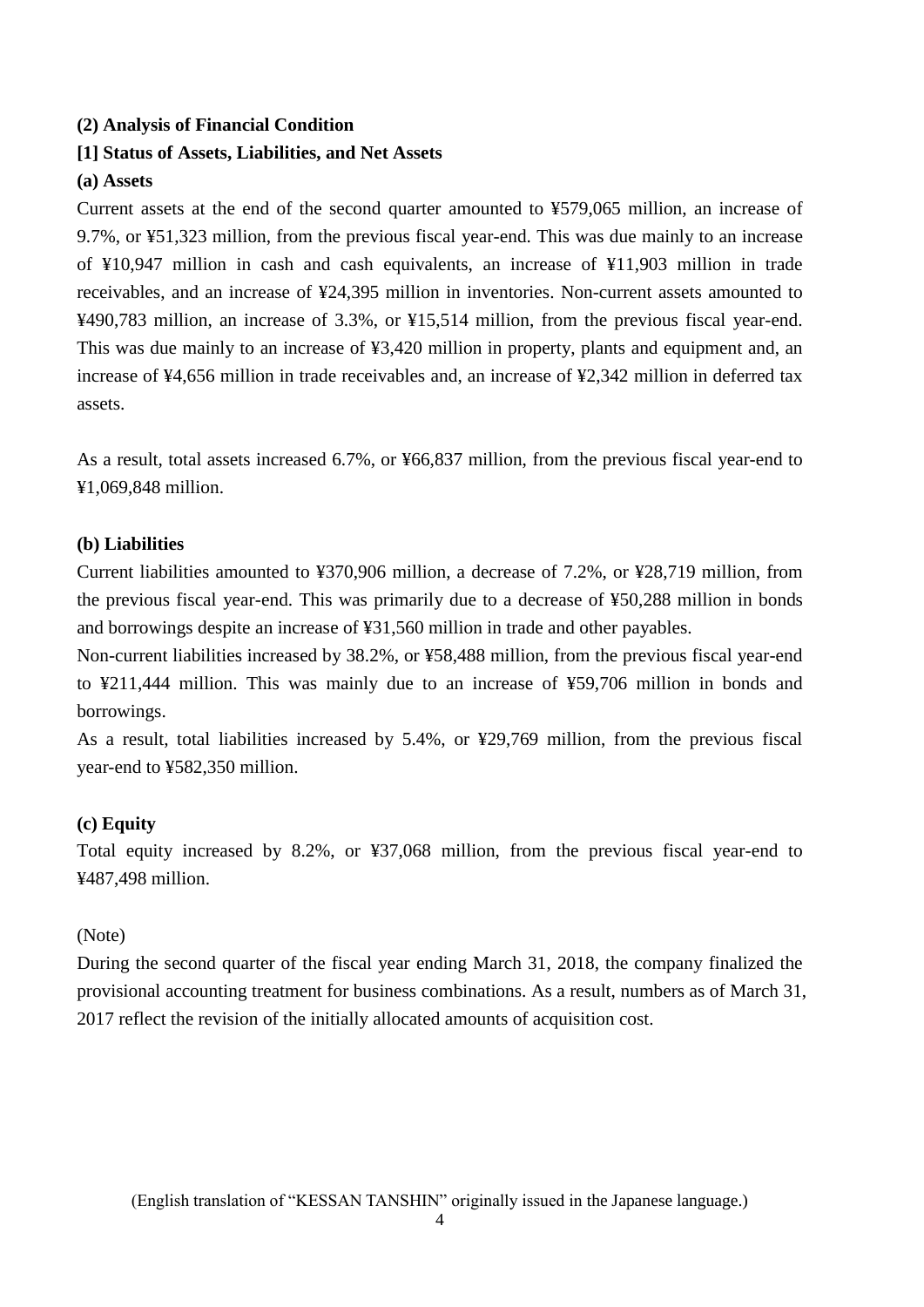### **[2] Analysis of the Status of Consolidated Cash Flows**

Cash and cash equivalents at the end of the second quarter totaled ¥76,402 million, an increase of ¥10,947 million from the beginning of the fiscal year. Statement and factors relating to each cash flow category are as follows:

### **(Net cash provided by operating activities)**

Net cash provided by operating activities for the second quarter/six months ended based on ¥28,897 million in net income, and included ¥15,878 million in depreciation, a ¥23,892 increase of trade payables as cash inflow, a ¥4,014 million increase in trade receivables, a ¥4,738 million increase in lease receivables, and a ¥19,179 million increase in inventories as cash outflow.

As a result, net cash provided by operating activities for the second quarter/six months ended totaled ¥29,441 million, a decrease of ¥11,036 million year on year.

## **(Net cash provided by (used in) investing activities)**

Net cash used in investing activities for the second quarter/six months ended amounted to ¥23,143 million, an increase of ¥13,478 million year on year. This was mainly due to an outlay of ¥7,941 million for capital expenditures, and an outlay of ¥17,625 million for acquisition of investments in securities and other financial assets (including investments in associates).

As a result, free cash flows, the sum of net cash provided by operating activities and net cash used in investing activities, amounted to an inflow of ¥6,298 million.

## **(Net cash provided by (used in) financing activities)**

Net cash provided by financing activities for the second quarter/six months ended totaled ¥2,876 million, an increase of ¥28,153 million year on year. This was due mainly to an increase of ¥38,980 million in long-term borrowings and bonds, despite ¥2,662 million in dividends paid (including dividends paid to non-controlling interests), and a decrease of ¥31,138 in short-term debt.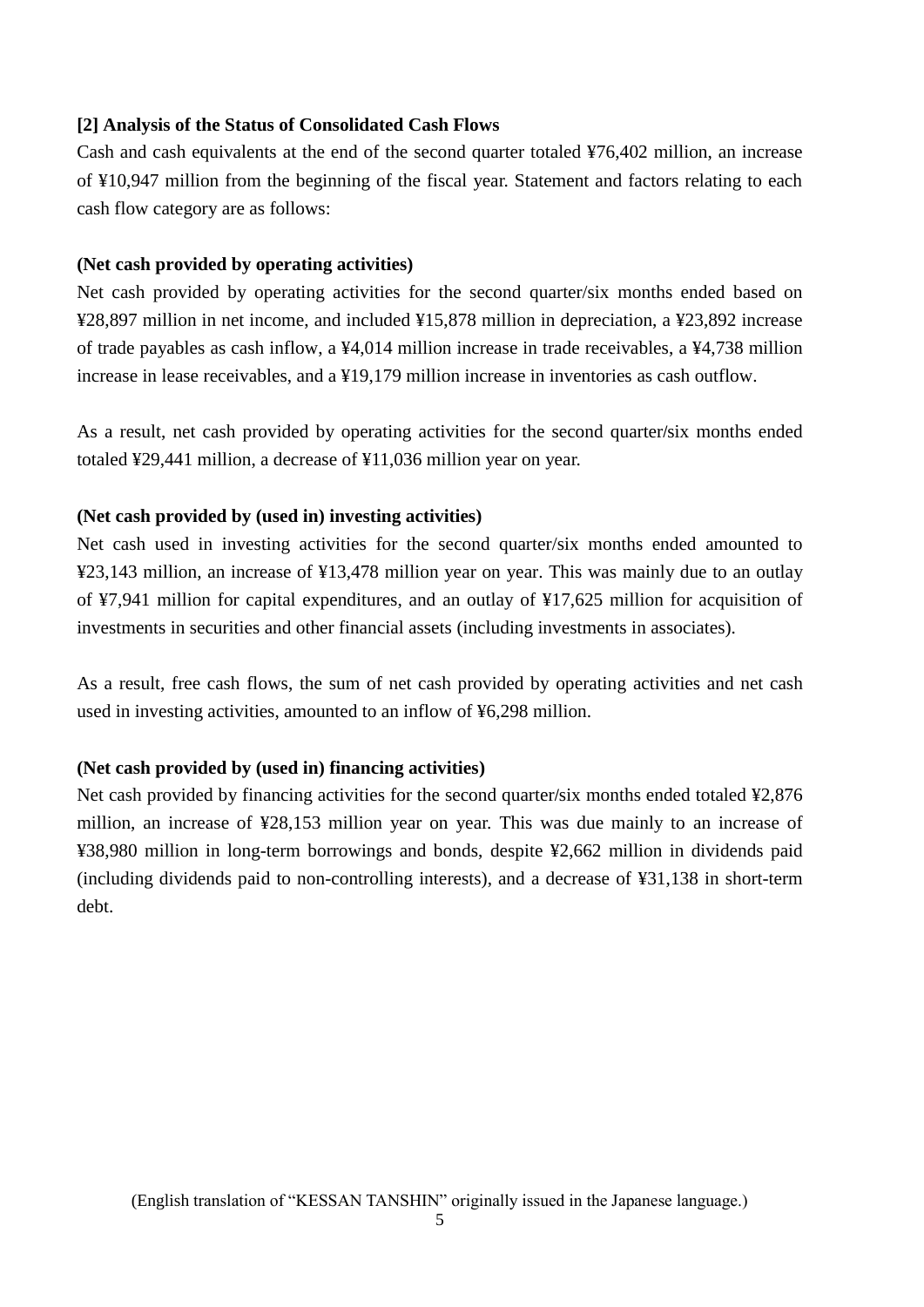## **(3) Outlook for the Fiscal Year Ending March 2018**

We revised the consolidated earnings forecast for the full year ending March 2018 (from April 1, 2017 to March 31, 2018) announced on July 27th due to a favorable sales forecast from the higher demand beyond our expectations mainly in China, North America, and Europe. We changed the previous demand outlook for hydraulic excavators from the 185,000 units announced on July 27th to 194,000 units because of the global demand increase except in the Middle East and Africa during the first half of FY2017.

For more information, please refer to the "Revisions to the Consolidated Earnings Forecast" published today.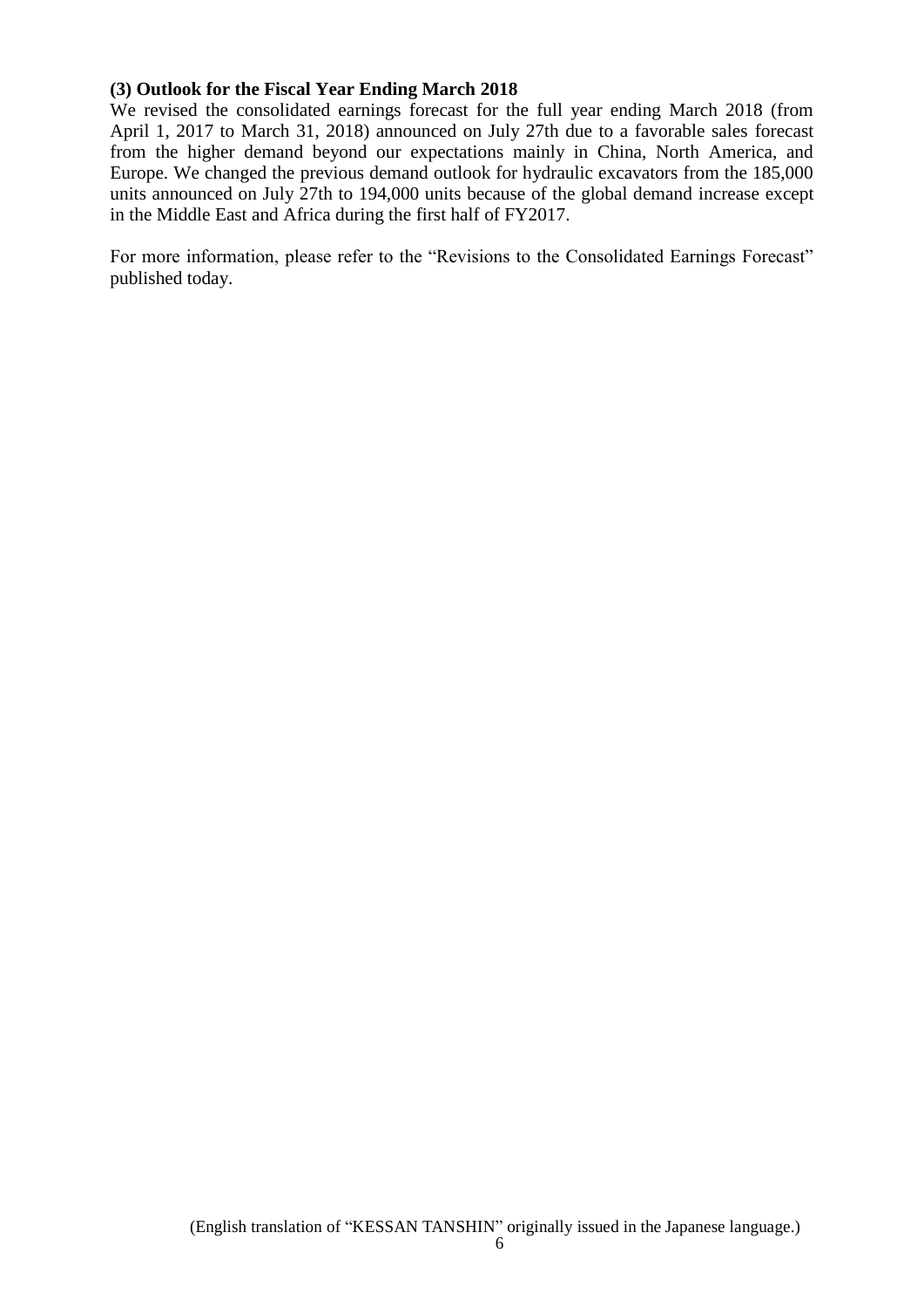# **2. Consolidated Financial Statements**

# **(1) Consolidated Balance Sheets** (Millions of yen)

|                                                   | Second quarter    | Previous fiscal year-end |           |
|---------------------------------------------------|-------------------|--------------------------|-----------|
|                                                   | As of             | As of                    | $(A)-(B)$ |
|                                                   | Sep. 30, 2017 (A) | Mar. 31, 2017 (B)        |           |
| Assets                                            |                   |                          |           |
| Current assets                                    |                   |                          |           |
| Cash and cash equivalents                         | 76,402            | 65,455                   | 10,947    |
| Trade receivables                                 | 196,363           | 184,460                  | 11,903    |
| Inventories                                       | 257,460           | 233,065                  | 24,395    |
| Other financial assets                            | 28,728            | 31,817                   | (3,089)   |
| Other current assets                              | 20,054            | 12,868                   | 7,186     |
| Subtotal                                          | 579,007           | 527,665                  | 51,342    |
| Assets held for sale                              | 58                | 77                       | (19)      |
| Total current assets                              | 579,065           | 527,742                  | 51,323    |
| Non-current assets                                |                   |                          |           |
| Property, plant and equipment                     | 295,563           | 292,143                  | 3,420     |
| Intangible assets                                 | 25,538            | 25,118                   | 420       |
| Goodwill                                          | 52,900            | 50,570                   | 2,330     |
| Investments accounted for using the equity method | 23,477            | 23,126                   | 351       |
| Trade receivables                                 | 35,935            | 31,279                   | 4,656     |
| Deferred tax assets                               | 24,850            | 22,508                   | 2,342     |
| Other financial assets                            | 20,630            | 19,354                   | 1,276     |
| Other non-current assets                          | 11,890            | 11,171                   | 719       |
| Total non-current assets                          | 490,783           | 475,269                  | 15,514    |
| <b>Total</b> assets                               | 1,069,848         | 1,003,011                | 66,837    |
| Liabilities                                       |                   |                          |           |
| Current liabilities                               |                   |                          |           |
| Trade and other payables                          | 237,282           | 205,722                  | 31,560    |
| Bonds and borrowings                              | 103,595           | 153,883                  | (50, 288) |
|                                                   | 7,955             | 4,063                    | 3,892     |
| Income taxes payable                              |                   |                          |           |
| Other financial liabilities                       | 12,334            | 29,696                   | (17, 362) |
| Other current liabilities                         | 9,740             | 6,261                    | 3,479     |
| Total current liabilities                         | 370,906           | 399,625                  | (28, 719) |
| Non-current liabilities                           |                   |                          |           |
| Trade and other payables                          | 21,148            | 21,604                   | (456)     |
| Bonds and borrowings                              | 154,524           | 94,818                   | 59,706    |
| Retirement and severance benefit                  | 17,174            | 16,768                   | 406       |
| Deferred tax liabilities                          | 10,341            | 10,738                   | (397)     |
| Other financial liabilities                       | 1,065             | 577                      | 488       |
| Other non-current liabilities                     | 7,192             | 8,451                    | (1,259)   |
| Total non-current liabilities                     | 211.444           | 152,956                  | 58,488    |
| <b>Total liabilities</b>                          | 582,350           | 552,581                  | 29,769    |
| Equity                                            |                   |                          |           |
| Equity attributable to owners of the parent       |                   |                          |           |
| Common stock                                      | 81,577            | 81,577                   |           |
| Capital surplus                                   | 82,055            | 82,553                   | (498)     |
| Retained earnings                                 | 252,390           | 228,026                  | 24,364    |
| Accumulated other comprehensive income            | 20,587            | 10,518                   | 10,069    |
| Treasury stock, at cost                           | (3,061)           | (3,055)                  | (6)       |
| Total Equity attribute to owners of the parent    | 433,548           | 399,619                  | 33,929    |
| Non-controlling interests                         | 53,950            | 50,811                   | 3,139     |
| Total equity                                      | 487,498           | 450,430                  | 37,068    |
| Total liabilities and equity                      | 1,069,848         | 1,003,011                | 66,837    |
|                                                   |                   |                          |           |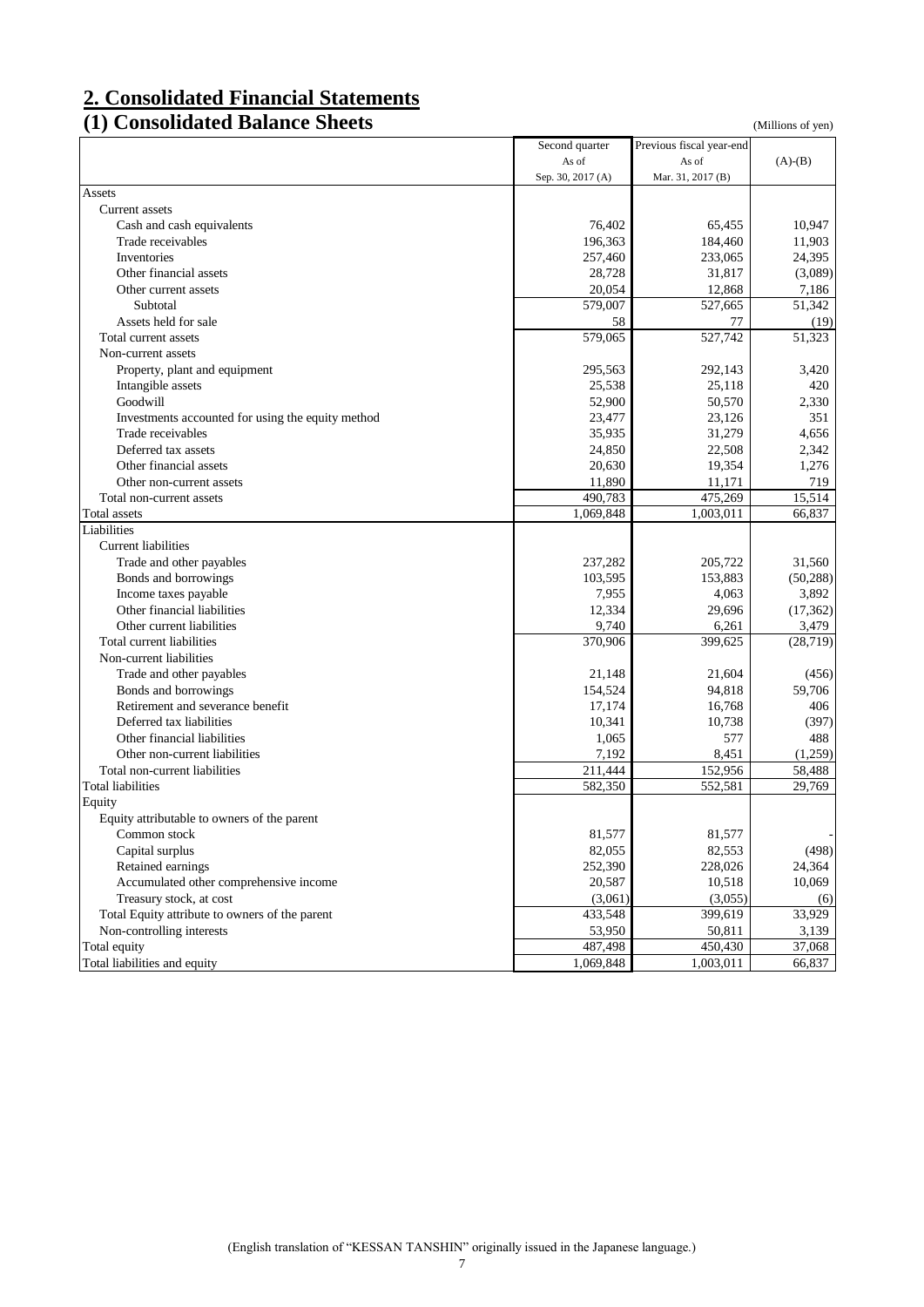# **(2) Consolidated Statements of Income and Comprehensive Income Consolidated cumulative quarter**

# **Consolidated Statements of Income** (Millions of yen)

|                                                                                | Second quarter    | Second quarter    |                         |
|--------------------------------------------------------------------------------|-------------------|-------------------|-------------------------|
|                                                                                | Six months ended  | Six months ended  | $(A)/(B)\times 100$ (%) |
|                                                                                | Sep. 30, 2017 (A) | Sep. 30, 2016 (B) |                         |
| Revenue                                                                        | 440,276           | 334,937           | 131                     |
| Cost of sales                                                                  | (323, 521)        | (259, 953)        | 124                     |
| Gross profit                                                                   | 116,755           | 74,984            | 156                     |
| Selling, general and administrative expenses                                   | (79, 141)         | (68,958)          | 115                     |
| Adjusted operating income                                                      | 37,614            | 6,026             | 624                     |
| Other income                                                                   | 3,552             | 2,306             | 154                     |
| Other expenses                                                                 | (1,875)           | (3,965)           | 47                      |
| Operating income                                                               | 39,291            | 4,367             | 900                     |
| Financial income                                                               | 1,594             | 1,812             | 88                      |
| Financial expenses                                                             | (2,976)           | (2,612)           | 114                     |
| Share of profits (losses) of investments accounted for using the equity method | 2,197             | 78                |                         |
| Income before income taxes                                                     | 40,106            | 3,645             |                         |
| Income taxes                                                                   | (11,209)          | 314               |                         |
| Net income (loss)                                                              | 28,897            | 3,959             | 730                     |
| Net income (loss) attributable to                                              |                   |                   |                         |
| Owners of the parent                                                           | 25,545            | 2,265             |                         |
| Non-controlling interests                                                      | 3,352             | 1,694             | 198                     |
| Total net income (loss)                                                        | 28,897            | 3,959             | 730                     |
|                                                                                |                   |                   |                         |
| EPS attributable to owners of the parent                                       |                   |                   |                         |
| Net income (loss) per share (Basic) (yen)                                      | 120.12            | 10.65             |                         |
| Net income (loss) per share (Diluted) (yen)                                    | 120.12            | 10.65             |                         |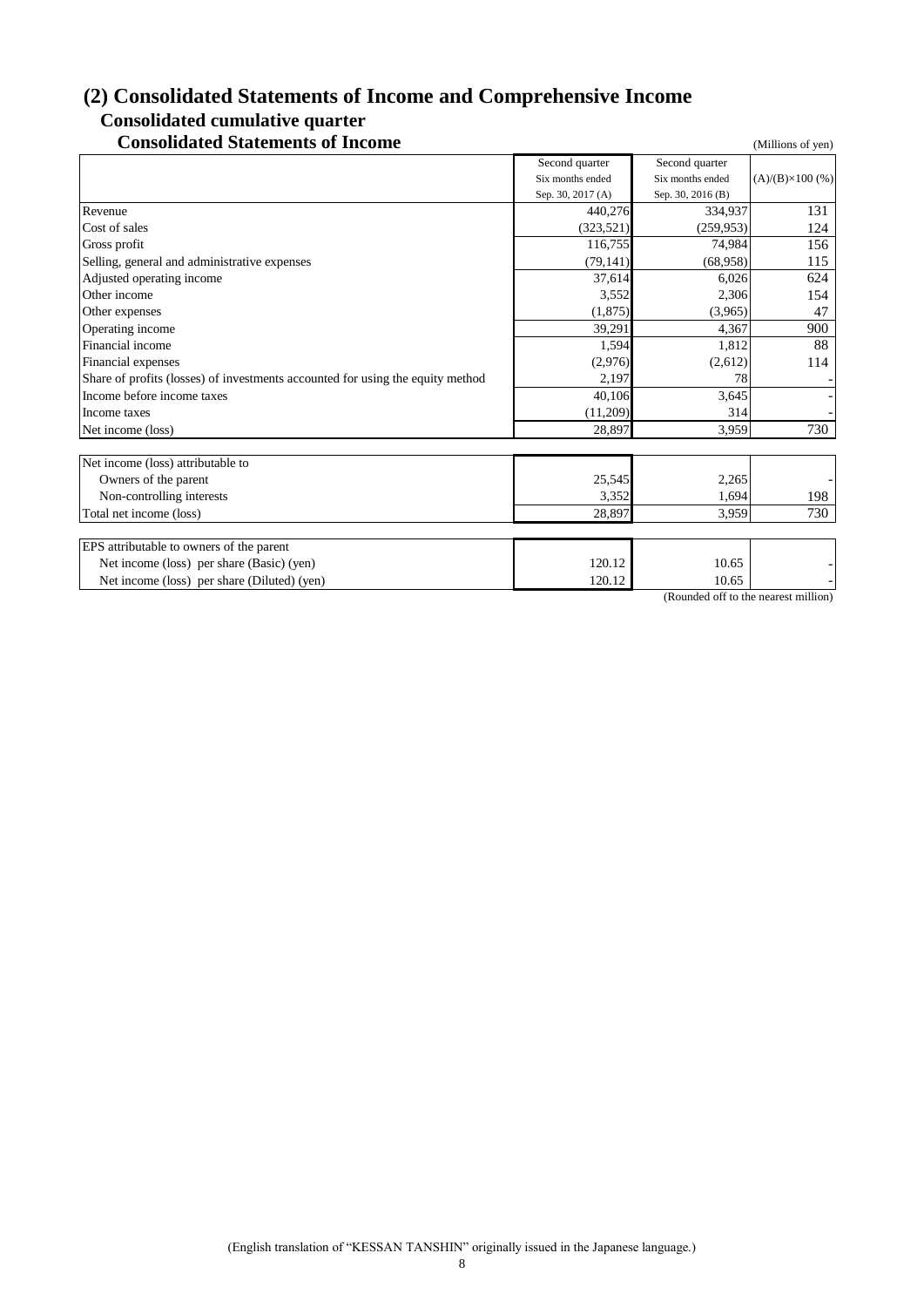| <b>Consolidated Statements of Comprehensive Income</b><br>(Millions of yen) |                   |                   |                         |  |
|-----------------------------------------------------------------------------|-------------------|-------------------|-------------------------|--|
|                                                                             | Second quarter    | Second quarter    |                         |  |
|                                                                             | As of             | As of             | $(A)/(B)\times 100$ (%) |  |
|                                                                             | Sep. 30, 2017 (A) | Sep. 30, 2016 (B) |                         |  |
| Net income (loss)                                                           | 28,897            | 3,959             | 730                     |  |
| Other comprehensive income                                                  |                   |                   |                         |  |
| Items that cannot be reclassified into net income                           |                   |                   |                         |  |
| Net gains and losses from financial assets                                  |                   |                   |                         |  |
| measured at fair value through OCI                                          | 1,705             | 549               | 311                     |  |
| Remeasurements of defined benefit obligations                               | 111               | (12)              |                         |  |
| Other comprehensive income of equity method associates                      |                   |                   |                         |  |
| Items that can be reclassified into net income                              |                   |                   |                         |  |
| Foreign currency translation adjustments                                    | 10,895            | (30, 329)         |                         |  |
| Cash flow hedges                                                            | (711)             | 622               |                         |  |
| Other comprehensive income of equity method associates                      | (422)             | (2,038)           | 21                      |  |
| Other comprehensive income, net of taxes                                    | 11,578            | (31,208)          |                         |  |
| Comprehensive income                                                        | 40,475            | (27, 249)         |                         |  |
| Comprehensive income attributable to                                        |                   |                   |                         |  |
| Owners of the parent                                                        | 35,636            | (22, 525)         |                         |  |
| Non-controlling interests                                                   | 4,839             | (4, 724)          |                         |  |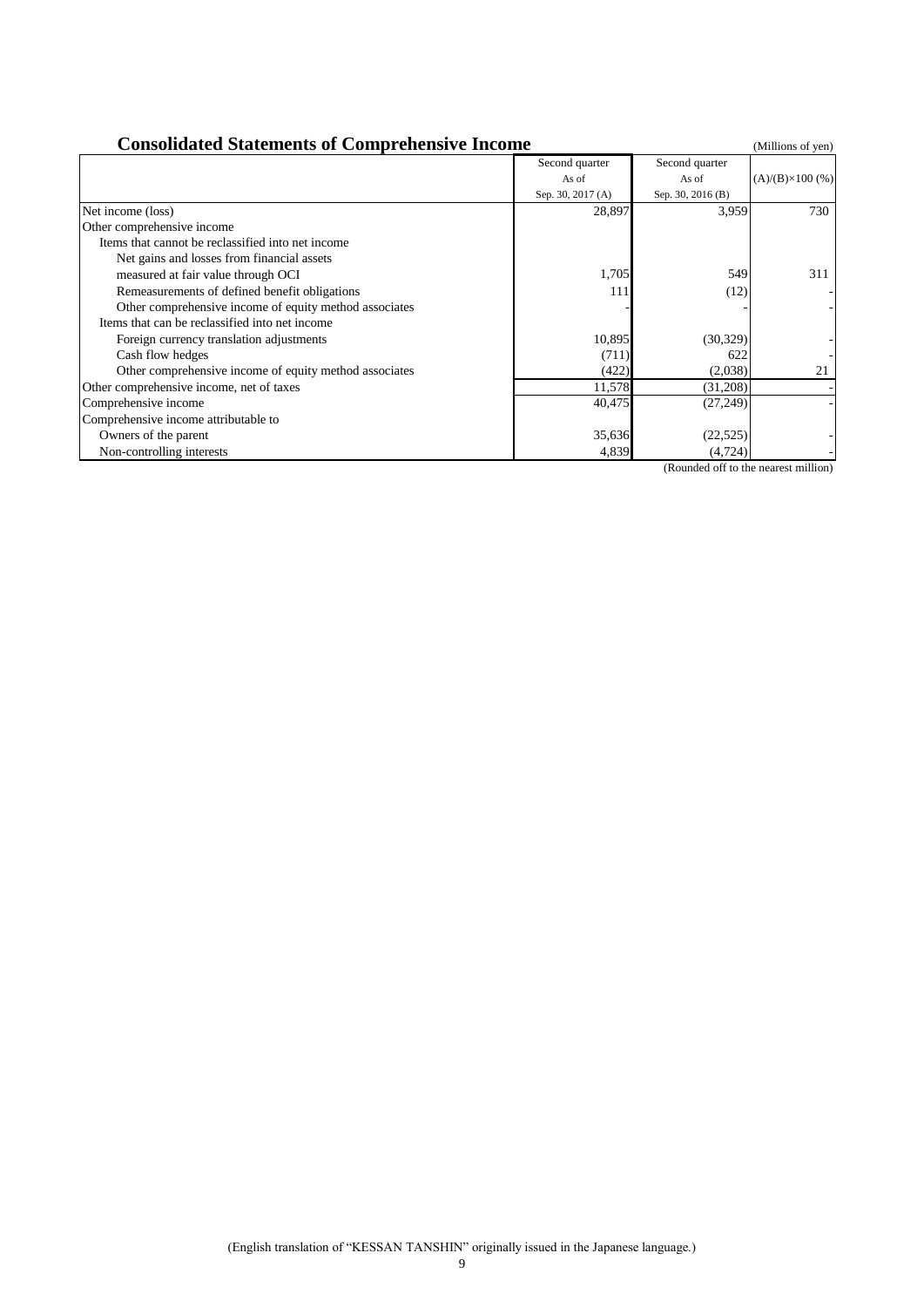#### **(3) Consolidated Statements of Changes in Equity Consolidated cumulative quarter**

**Second quarter six months ended Sep. 30, 2017** (Millions of yen)

| Second quarter six months ended Sep. 30, 2017 |              |                 |                                             |                                                     |                            | (Millions of yen) |
|-----------------------------------------------|--------------|-----------------|---------------------------------------------|-----------------------------------------------------|----------------------------|-------------------|
|                                               |              |                 | Equity attributable to owners of the parent |                                                     |                            |                   |
|                                               |              |                 |                                             |                                                     | Accumulated                |                   |
|                                               |              |                 |                                             |                                                     | other comprehensive income |                   |
|                                               |              |                 |                                             |                                                     | Net gains and              |                   |
|                                               |              |                 |                                             | Remeasurements                                      | losses from                |                   |
|                                               | Common stock | Capital surplus |                                             |                                                     | financial assets           | Cash flow hedges  |
|                                               |              |                 |                                             | Retained earnings of defined benefit<br>obligations | measured at fair           |                   |
|                                               |              |                 |                                             |                                                     | value through              |                   |
|                                               |              |                 |                                             |                                                     | OCI                        |                   |
| Balance at beginning of period                | 81,577       | 82,553          | 228,026                                     | (949)                                               | 7,571                      | (14)              |
| Net income (loss)                             |              |                 | 25,545                                      |                                                     |                            |                   |
| Other comprehensive income                    |              |                 |                                             | 133                                                 | 1.705                      | (711)             |
| Comprehensive income                          |              |                 | 25,545                                      | 133                                                 | 1,705                      | (711)             |
| Acquisition of treasury stock                 |              |                 |                                             |                                                     |                            |                   |
| Sale of treasury stock                        |              |                 |                                             |                                                     |                            |                   |
| Dividends to stockholders of the Company      |              |                 | (1,701)                                     |                                                     |                            |                   |
| Gains/losses on change in equity              |              |                 |                                             |                                                     |                            |                   |
| Transfer to retained earnings                 |              |                 | 22                                          |                                                     | (22)                       |                   |
| Expiration of subscription rights             |              | (498)           | 498                                         |                                                     |                            |                   |
| Transaction with owners                       |              | (498)           | (1,181)                                     |                                                     | (22)                       |                   |
| Balance at end of period                      | 81,577       | 82,055          | 252,390                                     | (816)                                               | 9,254                      | (725)             |

|                                          |                                                          |                                 |                                             |         |                              | (Millions of yen) |
|------------------------------------------|----------------------------------------------------------|---------------------------------|---------------------------------------------|---------|------------------------------|-------------------|
|                                          |                                                          | Accumulated other comprehensive | Equity attributable to owners of the parent |         |                              |                   |
|                                          | income<br>Foreign currency<br>translation<br>adjustments | Total                           | Treasury stock, at<br>cost                  | Total   | Non-controlling<br>interests | Total equity      |
| Balance at beginning of period           | 3,910                                                    | 10,518                          | (3,055)                                     | 399,619 | 50.811                       | 450,430           |
| Net income (loss)                        |                                                          |                                 |                                             | 25,545  | 3,352                        | 28,897            |
| Other comprehensive income               | 8,964                                                    | 10,091                          |                                             | 10,091  | 1,487                        | 11,578            |
| Comprehensive income                     | 8,964                                                    | 10,091                          |                                             | 35,636  | 4,839                        | 40,475            |
| Acquisition of treasury stock            |                                                          |                                 | (6)                                         | (6)     |                              | (6)               |
| Sale of treasury stock                   |                                                          |                                 |                                             |         |                              |                   |
| Dividends to stockholders of the Company |                                                          |                                 |                                             | (1,701) | (1,700)                      | (3,401)           |
| Gains/losses on change in equity         |                                                          |                                 |                                             |         |                              |                   |
| Transfer to retained earnings            |                                                          | (22)                            |                                             |         |                              |                   |
| Expiration of subscription rights        |                                                          |                                 |                                             |         |                              |                   |
| Transaction with owners                  |                                                          | (22)                            | (6)                                         | (1,707) | (1,700)                      | (3,407)           |
| Balance at end of period                 | 12.874                                                   | 20,587                          | (3,061)                                     | 433,548 | 53,950                       | 487,498           |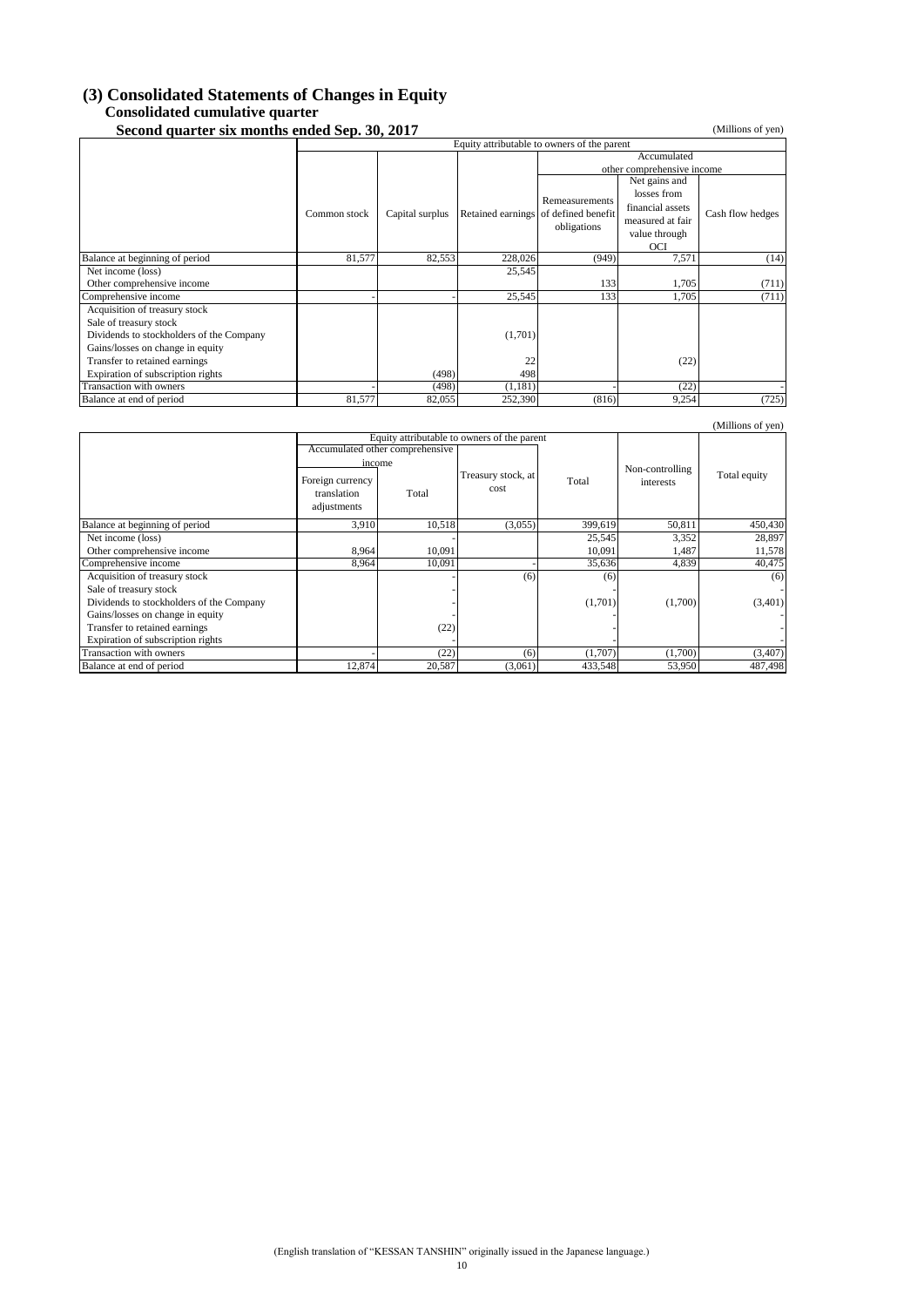#### **Second quarter six months ended Sep. 30, 2016** (Millions of yen)

|                                          |              | Equity attributable to owners of the parent |         |                                      |                  |                  |
|------------------------------------------|--------------|---------------------------------------------|---------|--------------------------------------|------------------|------------------|
|                                          |              | Accumulated                                 |         |                                      |                  |                  |
|                                          |              |                                             |         | other comprehensive income           |                  |                  |
|                                          |              |                                             |         |                                      | Net gains and    |                  |
|                                          |              |                                             |         | Remeasurements                       | losses from      |                  |
|                                          | Common stock | Capital surplus                             |         | Retained earnings of defined benefit | financial assets | Cash flow hedges |
|                                          |              |                                             |         | obligations                          | measured at fair |                  |
|                                          |              |                                             |         |                                      | value through    |                  |
|                                          |              |                                             |         |                                      | <b>OCI</b>       |                  |
| Balance at beginning of period           | 81,577       | 84,095                                      | 222,721 | (4,000)                              | 4,660            | 77               |
| Net income (loss)                        |              |                                             | 2,265   |                                      |                  |                  |
| Other comprehensive income               |              |                                             |         | (12)                                 | 551              | 622              |
| Comprehensive income                     |              |                                             | 2,265   | (12)                                 | 551              | 622              |
| Acquisition of treasury stock            |              |                                             |         |                                      |                  |                  |
| Sale of treasury stock                   |              |                                             |         |                                      |                  |                  |
| Dividends to stockholders of the Company |              |                                             | (2,127) |                                      |                  |                  |
| Gains/losses on change in equity         |              | (1,097)                                     |         |                                      |                  |                  |
| Transfer to retained earnings            |              |                                             | (6)     |                                      |                  |                  |
| Expiration of subscription rights        |              | (267)                                       | 267     |                                      |                  |                  |
| Transaction with owners                  |              | (1, 364)                                    | (1,866) |                                      |                  |                  |
| Balance at end of period                 | 81,577       | 82,731                                      | 223,120 | (4,012)                              | 5,217            | 699              |

#### (Millions of yen)

|                                          |                                                |                                 | Equity attributable to owners of the parent |           |                 |              |
|------------------------------------------|------------------------------------------------|---------------------------------|---------------------------------------------|-----------|-----------------|--------------|
|                                          |                                                | Accumulated other comprehensive |                                             |           |                 |              |
|                                          | income                                         |                                 |                                             |           | Non-controlling |              |
|                                          | Foreign currency<br>translation<br>adjustments | Total                           | Treasury stock, at<br>cost                  | Total     | interests       | Total equity |
| Balance at beginning of period           | 9,884                                          | 10,621                          | (3,051)                                     | 395,963   | 60,853          | 456,816      |
| Net income (loss)                        |                                                |                                 |                                             | 2,265     | 1,694           | 3,959        |
| Other comprehensive income               | (25,951)                                       | (24,790)                        |                                             | (24,790)  | (6, 418)        | (31,208)     |
| Comprehensive income                     | (25,951)                                       | (24,790)                        |                                             | (22, 525) | (4, 724)        | (27, 249)    |
| Acquisition of treasury stock            |                                                |                                 | (2)                                         | (2)       |                 | (2)          |
| Sale of treasury stock                   |                                                |                                 |                                             |           |                 |              |
| Dividends to stockholders of the Company |                                                |                                 |                                             | (2,127)   | (7,208)         | (9, 335)     |
| Gains/losses on change in equity         |                                                |                                 |                                             | (1,097)   | 2.166           | 1.069        |
| Transfer to retained earnings            |                                                |                                 |                                             |           |                 |              |
| Expiration of subscription rights        |                                                |                                 |                                             |           |                 |              |
| Transaction with owners                  |                                                |                                 | (2)                                         | (3,226)   | (5,042)         | (8, 268)     |
| Balance at end of period                 | (16,067)                                       | (14, 163)                       | (3,053)                                     | 370,212   | 51,087          | 421.299      |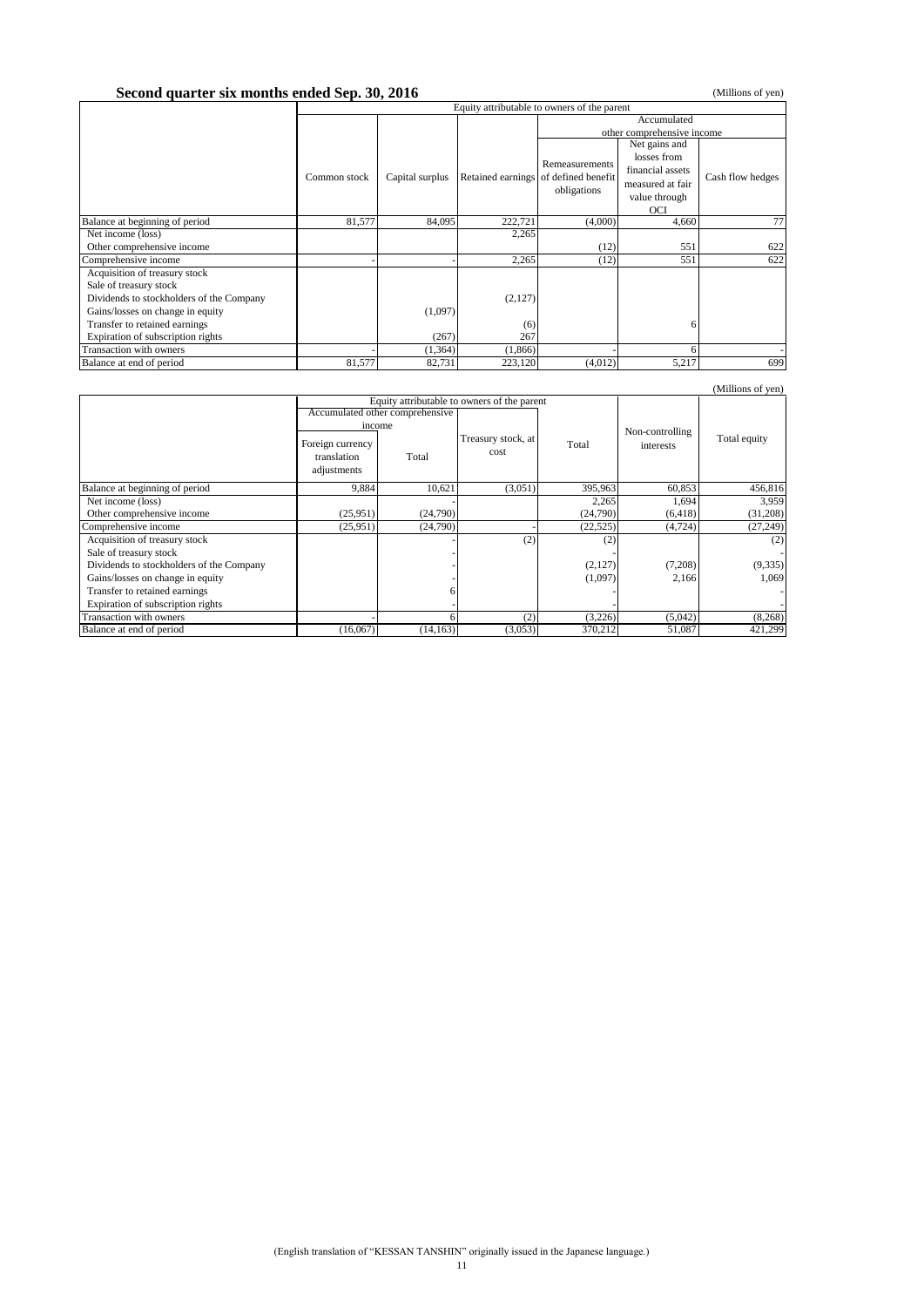# **(4) Consolidated Statements of Cash Flows Consolidated cumulative quarter**

| Second quarter<br>Second quarter<br>Six months ended<br>Six months ended<br>Sep. 30, 2017<br>Sep. 30, 2016<br>Net income (loss)<br>28,897<br>3,959<br>15,878<br>Depreciation<br>2,225<br>Amortization of intangible asset<br>1,587<br>271<br><b>Impairment</b> losses<br>11,209<br>Income tax expense<br>(2,197)<br>Equity in net earnings of associates<br>Gain (loss) on sales of property, plant and equipment<br>(348)<br>(61)<br>(1, 594)<br>Financial income<br>2.976<br>Financial expense<br>2.612<br>(4,014)<br>11,861<br>(Increase) decrease in trade receivables<br>(4,738)<br>1,374<br>(Increase) decrease in lease receivables<br>(Increase) decrease in inventories<br>(19, 179)<br>1,661<br>23,892<br>Increase (decrease) in trade payables<br>19<br>Increase (decrease) in retirement and severance benefit<br>(15, 101)<br>(11, 104)<br>Other<br><b>Subtotal</b><br>38,196<br>Interest received<br>1,357<br>1,019<br>Dividends received<br>(2,810)<br>(1,732)<br>Interest paid<br>(8,321)<br>(6,737)<br>Income tax paid<br>Net cash provided by operating activities<br>29.441<br>40.477<br>(7, 941)<br>Capital expenditures<br>Proceeds from sale of property, plant and equipment<br>4,049<br>(1,907)<br>Acquisition of intangible assets<br>Acquisition of investments in securities and other financial assets<br>(including investments in associates)<br>(17,625)<br>Sales of investments in securities and other financial assets<br>424<br>(including investments in associates)<br>(Increase) decrease in short-term loan receivables, net<br>(147)<br>(1,319)<br>82<br>21<br>Collection of long-term loan receivables<br>(17)<br>408<br>Other<br>(23, 143)<br>Net cash provided by (used in) investing activities<br>(9,665)<br>(31, 138)<br>(2,081)<br>Increase (decrease) in short-term debt, net<br>67,962<br>Proceeds from long-term debt and bond<br>7,785<br>(28,982)<br>(22, 593)<br>Payments on long-term debt<br>(2, 298)<br>Payments on lease payables<br>(1,705)<br>Dividends paid to owners of the parent<br>(957)<br>Dividends paid to non-controlling interests<br>Purchase of shares of consolidated subsidiaries from non-controlling interests<br>Other<br>(2)<br>(6)<br>Net cash provided by (used in) financing activities<br>2,876<br>(25, 277)<br>Effect of exchange rate changes on cash and cash equivalents<br>1,773<br>(7,046)<br>Net increase (decrease) in cash and cash equivalents<br>10.947<br>Cash and cash equivalents at beginning of period<br>65,455<br>79,110<br>76,402<br>77,599<br>Cash and cash equivalents at end of period |  | (Millions of yen) |
|-----------------------------------------------------------------------------------------------------------------------------------------------------------------------------------------------------------------------------------------------------------------------------------------------------------------------------------------------------------------------------------------------------------------------------------------------------------------------------------------------------------------------------------------------------------------------------------------------------------------------------------------------------------------------------------------------------------------------------------------------------------------------------------------------------------------------------------------------------------------------------------------------------------------------------------------------------------------------------------------------------------------------------------------------------------------------------------------------------------------------------------------------------------------------------------------------------------------------------------------------------------------------------------------------------------------------------------------------------------------------------------------------------------------------------------------------------------------------------------------------------------------------------------------------------------------------------------------------------------------------------------------------------------------------------------------------------------------------------------------------------------------------------------------------------------------------------------------------------------------------------------------------------------------------------------------------------------------------------------------------------------------------------------------------------------------------------------------------------------------------------------------------------------------------------------------------------------------------------------------------------------------------------------------------------------------------------------------------------------------------------------------------------------------------------------------------------------------------------------------------------------------------------------------------------------------------------------------------|--|-------------------|
|                                                                                                                                                                                                                                                                                                                                                                                                                                                                                                                                                                                                                                                                                                                                                                                                                                                                                                                                                                                                                                                                                                                                                                                                                                                                                                                                                                                                                                                                                                                                                                                                                                                                                                                                                                                                                                                                                                                                                                                                                                                                                                                                                                                                                                                                                                                                                                                                                                                                                                                                                                                               |  |                   |
|                                                                                                                                                                                                                                                                                                                                                                                                                                                                                                                                                                                                                                                                                                                                                                                                                                                                                                                                                                                                                                                                                                                                                                                                                                                                                                                                                                                                                                                                                                                                                                                                                                                                                                                                                                                                                                                                                                                                                                                                                                                                                                                                                                                                                                                                                                                                                                                                                                                                                                                                                                                               |  |                   |
|                                                                                                                                                                                                                                                                                                                                                                                                                                                                                                                                                                                                                                                                                                                                                                                                                                                                                                                                                                                                                                                                                                                                                                                                                                                                                                                                                                                                                                                                                                                                                                                                                                                                                                                                                                                                                                                                                                                                                                                                                                                                                                                                                                                                                                                                                                                                                                                                                                                                                                                                                                                               |  |                   |
|                                                                                                                                                                                                                                                                                                                                                                                                                                                                                                                                                                                                                                                                                                                                                                                                                                                                                                                                                                                                                                                                                                                                                                                                                                                                                                                                                                                                                                                                                                                                                                                                                                                                                                                                                                                                                                                                                                                                                                                                                                                                                                                                                                                                                                                                                                                                                                                                                                                                                                                                                                                               |  |                   |
|                                                                                                                                                                                                                                                                                                                                                                                                                                                                                                                                                                                                                                                                                                                                                                                                                                                                                                                                                                                                                                                                                                                                                                                                                                                                                                                                                                                                                                                                                                                                                                                                                                                                                                                                                                                                                                                                                                                                                                                                                                                                                                                                                                                                                                                                                                                                                                                                                                                                                                                                                                                               |  | 15,329            |
|                                                                                                                                                                                                                                                                                                                                                                                                                                                                                                                                                                                                                                                                                                                                                                                                                                                                                                                                                                                                                                                                                                                                                                                                                                                                                                                                                                                                                                                                                                                                                                                                                                                                                                                                                                                                                                                                                                                                                                                                                                                                                                                                                                                                                                                                                                                                                                                                                                                                                                                                                                                               |  |                   |
|                                                                                                                                                                                                                                                                                                                                                                                                                                                                                                                                                                                                                                                                                                                                                                                                                                                                                                                                                                                                                                                                                                                                                                                                                                                                                                                                                                                                                                                                                                                                                                                                                                                                                                                                                                                                                                                                                                                                                                                                                                                                                                                                                                                                                                                                                                                                                                                                                                                                                                                                                                                               |  | 2,887             |
|                                                                                                                                                                                                                                                                                                                                                                                                                                                                                                                                                                                                                                                                                                                                                                                                                                                                                                                                                                                                                                                                                                                                                                                                                                                                                                                                                                                                                                                                                                                                                                                                                                                                                                                                                                                                                                                                                                                                                                                                                                                                                                                                                                                                                                                                                                                                                                                                                                                                                                                                                                                               |  | (314)             |
|                                                                                                                                                                                                                                                                                                                                                                                                                                                                                                                                                                                                                                                                                                                                                                                                                                                                                                                                                                                                                                                                                                                                                                                                                                                                                                                                                                                                                                                                                                                                                                                                                                                                                                                                                                                                                                                                                                                                                                                                                                                                                                                                                                                                                                                                                                                                                                                                                                                                                                                                                                                               |  | (78)              |
|                                                                                                                                                                                                                                                                                                                                                                                                                                                                                                                                                                                                                                                                                                                                                                                                                                                                                                                                                                                                                                                                                                                                                                                                                                                                                                                                                                                                                                                                                                                                                                                                                                                                                                                                                                                                                                                                                                                                                                                                                                                                                                                                                                                                                                                                                                                                                                                                                                                                                                                                                                                               |  |                   |
|                                                                                                                                                                                                                                                                                                                                                                                                                                                                                                                                                                                                                                                                                                                                                                                                                                                                                                                                                                                                                                                                                                                                                                                                                                                                                                                                                                                                                                                                                                                                                                                                                                                                                                                                                                                                                                                                                                                                                                                                                                                                                                                                                                                                                                                                                                                                                                                                                                                                                                                                                                                               |  | (1, 812)          |
|                                                                                                                                                                                                                                                                                                                                                                                                                                                                                                                                                                                                                                                                                                                                                                                                                                                                                                                                                                                                                                                                                                                                                                                                                                                                                                                                                                                                                                                                                                                                                                                                                                                                                                                                                                                                                                                                                                                                                                                                                                                                                                                                                                                                                                                                                                                                                                                                                                                                                                                                                                                               |  |                   |
|                                                                                                                                                                                                                                                                                                                                                                                                                                                                                                                                                                                                                                                                                                                                                                                                                                                                                                                                                                                                                                                                                                                                                                                                                                                                                                                                                                                                                                                                                                                                                                                                                                                                                                                                                                                                                                                                                                                                                                                                                                                                                                                                                                                                                                                                                                                                                                                                                                                                                                                                                                                               |  |                   |
|                                                                                                                                                                                                                                                                                                                                                                                                                                                                                                                                                                                                                                                                                                                                                                                                                                                                                                                                                                                                                                                                                                                                                                                                                                                                                                                                                                                                                                                                                                                                                                                                                                                                                                                                                                                                                                                                                                                                                                                                                                                                                                                                                                                                                                                                                                                                                                                                                                                                                                                                                                                               |  |                   |
|                                                                                                                                                                                                                                                                                                                                                                                                                                                                                                                                                                                                                                                                                                                                                                                                                                                                                                                                                                                                                                                                                                                                                                                                                                                                                                                                                                                                                                                                                                                                                                                                                                                                                                                                                                                                                                                                                                                                                                                                                                                                                                                                                                                                                                                                                                                                                                                                                                                                                                                                                                                               |  |                   |
|                                                                                                                                                                                                                                                                                                                                                                                                                                                                                                                                                                                                                                                                                                                                                                                                                                                                                                                                                                                                                                                                                                                                                                                                                                                                                                                                                                                                                                                                                                                                                                                                                                                                                                                                                                                                                                                                                                                                                                                                                                                                                                                                                                                                                                                                                                                                                                                                                                                                                                                                                                                               |  | 19,788            |
|                                                                                                                                                                                                                                                                                                                                                                                                                                                                                                                                                                                                                                                                                                                                                                                                                                                                                                                                                                                                                                                                                                                                                                                                                                                                                                                                                                                                                                                                                                                                                                                                                                                                                                                                                                                                                                                                                                                                                                                                                                                                                                                                                                                                                                                                                                                                                                                                                                                                                                                                                                                               |  | (443)             |
|                                                                                                                                                                                                                                                                                                                                                                                                                                                                                                                                                                                                                                                                                                                                                                                                                                                                                                                                                                                                                                                                                                                                                                                                                                                                                                                                                                                                                                                                                                                                                                                                                                                                                                                                                                                                                                                                                                                                                                                                                                                                                                                                                                                                                                                                                                                                                                                                                                                                                                                                                                                               |  |                   |
|                                                                                                                                                                                                                                                                                                                                                                                                                                                                                                                                                                                                                                                                                                                                                                                                                                                                                                                                                                                                                                                                                                                                                                                                                                                                                                                                                                                                                                                                                                                                                                                                                                                                                                                                                                                                                                                                                                                                                                                                                                                                                                                                                                                                                                                                                                                                                                                                                                                                                                                                                                                               |  | 47,246            |
|                                                                                                                                                                                                                                                                                                                                                                                                                                                                                                                                                                                                                                                                                                                                                                                                                                                                                                                                                                                                                                                                                                                                                                                                                                                                                                                                                                                                                                                                                                                                                                                                                                                                                                                                                                                                                                                                                                                                                                                                                                                                                                                                                                                                                                                                                                                                                                                                                                                                                                                                                                                               |  | 1,300             |
|                                                                                                                                                                                                                                                                                                                                                                                                                                                                                                                                                                                                                                                                                                                                                                                                                                                                                                                                                                                                                                                                                                                                                                                                                                                                                                                                                                                                                                                                                                                                                                                                                                                                                                                                                                                                                                                                                                                                                                                                                                                                                                                                                                                                                                                                                                                                                                                                                                                                                                                                                                                               |  | 400               |
|                                                                                                                                                                                                                                                                                                                                                                                                                                                                                                                                                                                                                                                                                                                                                                                                                                                                                                                                                                                                                                                                                                                                                                                                                                                                                                                                                                                                                                                                                                                                                                                                                                                                                                                                                                                                                                                                                                                                                                                                                                                                                                                                                                                                                                                                                                                                                                                                                                                                                                                                                                                               |  |                   |
|                                                                                                                                                                                                                                                                                                                                                                                                                                                                                                                                                                                                                                                                                                                                                                                                                                                                                                                                                                                                                                                                                                                                                                                                                                                                                                                                                                                                                                                                                                                                                                                                                                                                                                                                                                                                                                                                                                                                                                                                                                                                                                                                                                                                                                                                                                                                                                                                                                                                                                                                                                                               |  |                   |
|                                                                                                                                                                                                                                                                                                                                                                                                                                                                                                                                                                                                                                                                                                                                                                                                                                                                                                                                                                                                                                                                                                                                                                                                                                                                                                                                                                                                                                                                                                                                                                                                                                                                                                                                                                                                                                                                                                                                                                                                                                                                                                                                                                                                                                                                                                                                                                                                                                                                                                                                                                                               |  |                   |
|                                                                                                                                                                                                                                                                                                                                                                                                                                                                                                                                                                                                                                                                                                                                                                                                                                                                                                                                                                                                                                                                                                                                                                                                                                                                                                                                                                                                                                                                                                                                                                                                                                                                                                                                                                                                                                                                                                                                                                                                                                                                                                                                                                                                                                                                                                                                                                                                                                                                                                                                                                                               |  | (7,833)           |
|                                                                                                                                                                                                                                                                                                                                                                                                                                                                                                                                                                                                                                                                                                                                                                                                                                                                                                                                                                                                                                                                                                                                                                                                                                                                                                                                                                                                                                                                                                                                                                                                                                                                                                                                                                                                                                                                                                                                                                                                                                                                                                                                                                                                                                                                                                                                                                                                                                                                                                                                                                                               |  | 212               |
|                                                                                                                                                                                                                                                                                                                                                                                                                                                                                                                                                                                                                                                                                                                                                                                                                                                                                                                                                                                                                                                                                                                                                                                                                                                                                                                                                                                                                                                                                                                                                                                                                                                                                                                                                                                                                                                                                                                                                                                                                                                                                                                                                                                                                                                                                                                                                                                                                                                                                                                                                                                               |  | (1,215)           |
|                                                                                                                                                                                                                                                                                                                                                                                                                                                                                                                                                                                                                                                                                                                                                                                                                                                                                                                                                                                                                                                                                                                                                                                                                                                                                                                                                                                                                                                                                                                                                                                                                                                                                                                                                                                                                                                                                                                                                                                                                                                                                                                                                                                                                                                                                                                                                                                                                                                                                                                                                                                               |  |                   |
|                                                                                                                                                                                                                                                                                                                                                                                                                                                                                                                                                                                                                                                                                                                                                                                                                                                                                                                                                                                                                                                                                                                                                                                                                                                                                                                                                                                                                                                                                                                                                                                                                                                                                                                                                                                                                                                                                                                                                                                                                                                                                                                                                                                                                                                                                                                                                                                                                                                                                                                                                                                               |  |                   |
|                                                                                                                                                                                                                                                                                                                                                                                                                                                                                                                                                                                                                                                                                                                                                                                                                                                                                                                                                                                                                                                                                                                                                                                                                                                                                                                                                                                                                                                                                                                                                                                                                                                                                                                                                                                                                                                                                                                                                                                                                                                                                                                                                                                                                                                                                                                                                                                                                                                                                                                                                                                               |  |                   |
|                                                                                                                                                                                                                                                                                                                                                                                                                                                                                                                                                                                                                                                                                                                                                                                                                                                                                                                                                                                                                                                                                                                                                                                                                                                                                                                                                                                                                                                                                                                                                                                                                                                                                                                                                                                                                                                                                                                                                                                                                                                                                                                                                                                                                                                                                                                                                                                                                                                                                                                                                                                               |  |                   |
|                                                                                                                                                                                                                                                                                                                                                                                                                                                                                                                                                                                                                                                                                                                                                                                                                                                                                                                                                                                                                                                                                                                                                                                                                                                                                                                                                                                                                                                                                                                                                                                                                                                                                                                                                                                                                                                                                                                                                                                                                                                                                                                                                                                                                                                                                                                                                                                                                                                                                                                                                                                               |  |                   |
|                                                                                                                                                                                                                                                                                                                                                                                                                                                                                                                                                                                                                                                                                                                                                                                                                                                                                                                                                                                                                                                                                                                                                                                                                                                                                                                                                                                                                                                                                                                                                                                                                                                                                                                                                                                                                                                                                                                                                                                                                                                                                                                                                                                                                                                                                                                                                                                                                                                                                                                                                                                               |  |                   |
|                                                                                                                                                                                                                                                                                                                                                                                                                                                                                                                                                                                                                                                                                                                                                                                                                                                                                                                                                                                                                                                                                                                                                                                                                                                                                                                                                                                                                                                                                                                                                                                                                                                                                                                                                                                                                                                                                                                                                                                                                                                                                                                                                                                                                                                                                                                                                                                                                                                                                                                                                                                               |  |                   |
|                                                                                                                                                                                                                                                                                                                                                                                                                                                                                                                                                                                                                                                                                                                                                                                                                                                                                                                                                                                                                                                                                                                                                                                                                                                                                                                                                                                                                                                                                                                                                                                                                                                                                                                                                                                                                                                                                                                                                                                                                                                                                                                                                                                                                                                                                                                                                                                                                                                                                                                                                                                               |  |                   |
|                                                                                                                                                                                                                                                                                                                                                                                                                                                                                                                                                                                                                                                                                                                                                                                                                                                                                                                                                                                                                                                                                                                                                                                                                                                                                                                                                                                                                                                                                                                                                                                                                                                                                                                                                                                                                                                                                                                                                                                                                                                                                                                                                                                                                                                                                                                                                                                                                                                                                                                                                                                               |  |                   |
|                                                                                                                                                                                                                                                                                                                                                                                                                                                                                                                                                                                                                                                                                                                                                                                                                                                                                                                                                                                                                                                                                                                                                                                                                                                                                                                                                                                                                                                                                                                                                                                                                                                                                                                                                                                                                                                                                                                                                                                                                                                                                                                                                                                                                                                                                                                                                                                                                                                                                                                                                                                               |  |                   |
|                                                                                                                                                                                                                                                                                                                                                                                                                                                                                                                                                                                                                                                                                                                                                                                                                                                                                                                                                                                                                                                                                                                                                                                                                                                                                                                                                                                                                                                                                                                                                                                                                                                                                                                                                                                                                                                                                                                                                                                                                                                                                                                                                                                                                                                                                                                                                                                                                                                                                                                                                                                               |  |                   |
|                                                                                                                                                                                                                                                                                                                                                                                                                                                                                                                                                                                                                                                                                                                                                                                                                                                                                                                                                                                                                                                                                                                                                                                                                                                                                                                                                                                                                                                                                                                                                                                                                                                                                                                                                                                                                                                                                                                                                                                                                                                                                                                                                                                                                                                                                                                                                                                                                                                                                                                                                                                               |  | (2,749)           |
|                                                                                                                                                                                                                                                                                                                                                                                                                                                                                                                                                                                                                                                                                                                                                                                                                                                                                                                                                                                                                                                                                                                                                                                                                                                                                                                                                                                                                                                                                                                                                                                                                                                                                                                                                                                                                                                                                                                                                                                                                                                                                                                                                                                                                                                                                                                                                                                                                                                                                                                                                                                               |  | (2,146)           |
|                                                                                                                                                                                                                                                                                                                                                                                                                                                                                                                                                                                                                                                                                                                                                                                                                                                                                                                                                                                                                                                                                                                                                                                                                                                                                                                                                                                                                                                                                                                                                                                                                                                                                                                                                                                                                                                                                                                                                                                                                                                                                                                                                                                                                                                                                                                                                                                                                                                                                                                                                                                               |  | (2,080)           |
|                                                                                                                                                                                                                                                                                                                                                                                                                                                                                                                                                                                                                                                                                                                                                                                                                                                                                                                                                                                                                                                                                                                                                                                                                                                                                                                                                                                                                                                                                                                                                                                                                                                                                                                                                                                                                                                                                                                                                                                                                                                                                                                                                                                                                                                                                                                                                                                                                                                                                                                                                                                               |  | (1,411)           |
|                                                                                                                                                                                                                                                                                                                                                                                                                                                                                                                                                                                                                                                                                                                                                                                                                                                                                                                                                                                                                                                                                                                                                                                                                                                                                                                                                                                                                                                                                                                                                                                                                                                                                                                                                                                                                                                                                                                                                                                                                                                                                                                                                                                                                                                                                                                                                                                                                                                                                                                                                                                               |  |                   |
|                                                                                                                                                                                                                                                                                                                                                                                                                                                                                                                                                                                                                                                                                                                                                                                                                                                                                                                                                                                                                                                                                                                                                                                                                                                                                                                                                                                                                                                                                                                                                                                                                                                                                                                                                                                                                                                                                                                                                                                                                                                                                                                                                                                                                                                                                                                                                                                                                                                                                                                                                                                               |  |                   |
|                                                                                                                                                                                                                                                                                                                                                                                                                                                                                                                                                                                                                                                                                                                                                                                                                                                                                                                                                                                                                                                                                                                                                                                                                                                                                                                                                                                                                                                                                                                                                                                                                                                                                                                                                                                                                                                                                                                                                                                                                                                                                                                                                                                                                                                                                                                                                                                                                                                                                                                                                                                               |  |                   |
|                                                                                                                                                                                                                                                                                                                                                                                                                                                                                                                                                                                                                                                                                                                                                                                                                                                                                                                                                                                                                                                                                                                                                                                                                                                                                                                                                                                                                                                                                                                                                                                                                                                                                                                                                                                                                                                                                                                                                                                                                                                                                                                                                                                                                                                                                                                                                                                                                                                                                                                                                                                               |  | (1,511)           |
|                                                                                                                                                                                                                                                                                                                                                                                                                                                                                                                                                                                                                                                                                                                                                                                                                                                                                                                                                                                                                                                                                                                                                                                                                                                                                                                                                                                                                                                                                                                                                                                                                                                                                                                                                                                                                                                                                                                                                                                                                                                                                                                                                                                                                                                                                                                                                                                                                                                                                                                                                                                               |  |                   |
|                                                                                                                                                                                                                                                                                                                                                                                                                                                                                                                                                                                                                                                                                                                                                                                                                                                                                                                                                                                                                                                                                                                                                                                                                                                                                                                                                                                                                                                                                                                                                                                                                                                                                                                                                                                                                                                                                                                                                                                                                                                                                                                                                                                                                                                                                                                                                                                                                                                                                                                                                                                               |  |                   |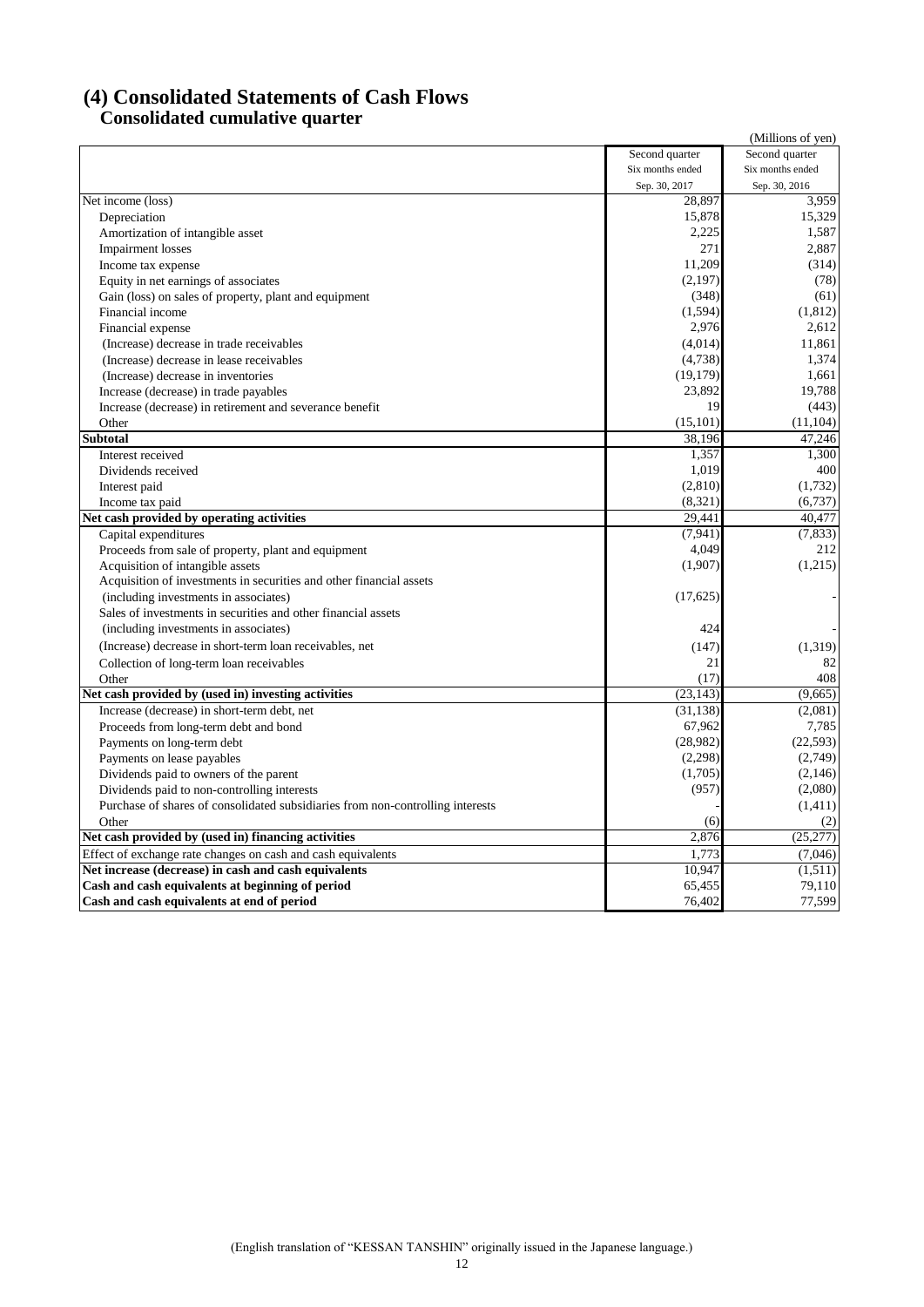### **(5)Notes on Consolidated Financial Statements**

(Notes on the Preconditions for a Going Concern) There are no relevant items.

(Segment Information)

1) Overview of business segments

The operating segments of the Group are the components for which separate financial information is available and that are evaluated regularly by the chief operating decision maker in deciding how to allocate resources and in assessing performance. The reportable segments are determined based on the operating segment.

Taking into consideration the nature of products and services as well as categories, types of customers, and economic characteristics in a comprehensive manner, the company determines to classify two reportable segments as follows: The Construction Machinery Business Segment primarily intends to provide customers with a series of total life cycle related to construction machinery such as the manufacture and sale of hydraulic excavators, ultra-large hydraulic excavators, and wheeled loaders, as well as the sale of parts related to these products. The Solution Business Segment primarily intends to provide services, production, and distribution parts that are not included in the Construction Machinery Business Segment.

The company discloses its reportable segment as the Construction Machinery Business Segment and Solution Business Segment from the previous fiscal year as a result of the company consolidating the H-E Parts International LLC Group ("H-E Parts") and the Bradken Limited Group ("Bradken"), which comprise the Solution Business Segment in the fourth quarter ended March 2017.

2) Revenue, profit or loss, and other items of business segments

For the second quarter/six months ended September 30, 2016

Since the Group's line of business is the manufacture and sale of hydraulic excavators, ultra-large hydraulic excavators, and wheeled loaders, as well as the sale of parts related to these products, there is no operating segment to be segregated. Therefore, the company omitted disclosure of business segments.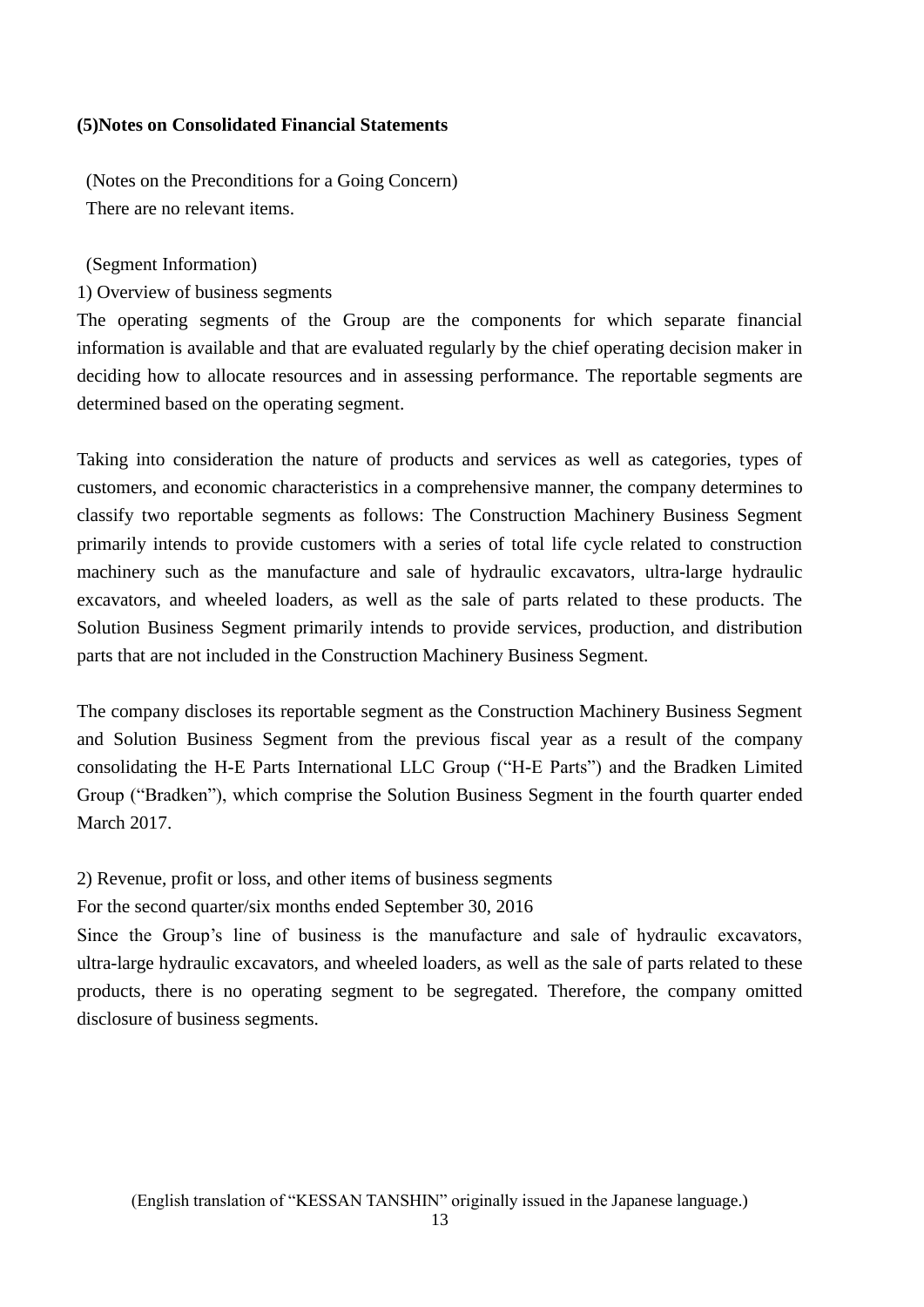# For the second quarter/six months ended September 30, 2017

(Millions of yen)

|                                 |                                              | Reportable segment          |         |                       |         |
|---------------------------------|----------------------------------------------|-----------------------------|---------|-----------------------|---------|
|                                 | Construction<br>Machinery<br><b>Business</b> | Solution<br><b>Business</b> | Total   | Adjustments<br>$(*1)$ | Total   |
| Revenue                         |                                              |                             |         |                       |         |
| External customers              | 393,767                                      | 46,509                      | 440,276 |                       | 440,276 |
| Intersegment transactions       |                                              | 96                          | 96      | (96)                  |         |
| Total revenues                  | 393,767                                      | 46,605                      | 440,372 | (96)                  | 440,276 |
| Adjusted operating income       | 34,420                                       | 3,194                       | 37,614  |                       | 37,614  |
| Operating income                | 35,545                                       | 3,746                       | 39,291  |                       | 39,291  |
| Financial income                |                                              |                             |         | 1,594                 | 1,594   |
| Financial expenses              |                                              |                             |         | (2,976)               | (2,976) |
| Share of profits (losses) of    |                                              |                             |         |                       |         |
| investments accounted for using |                                              |                             |         |                       |         |
| the equity method               | 2,197                                        |                             | 2,197   |                       | 2,197   |
| Income before income taxes      | 37,742                                       | 3,746                       | 41,488  | (1, 382)              | 40,106  |

Note (\*1): Adjustments represent eliminations of intersegment transactions, and amounts of companies that do not belong to any operating segment.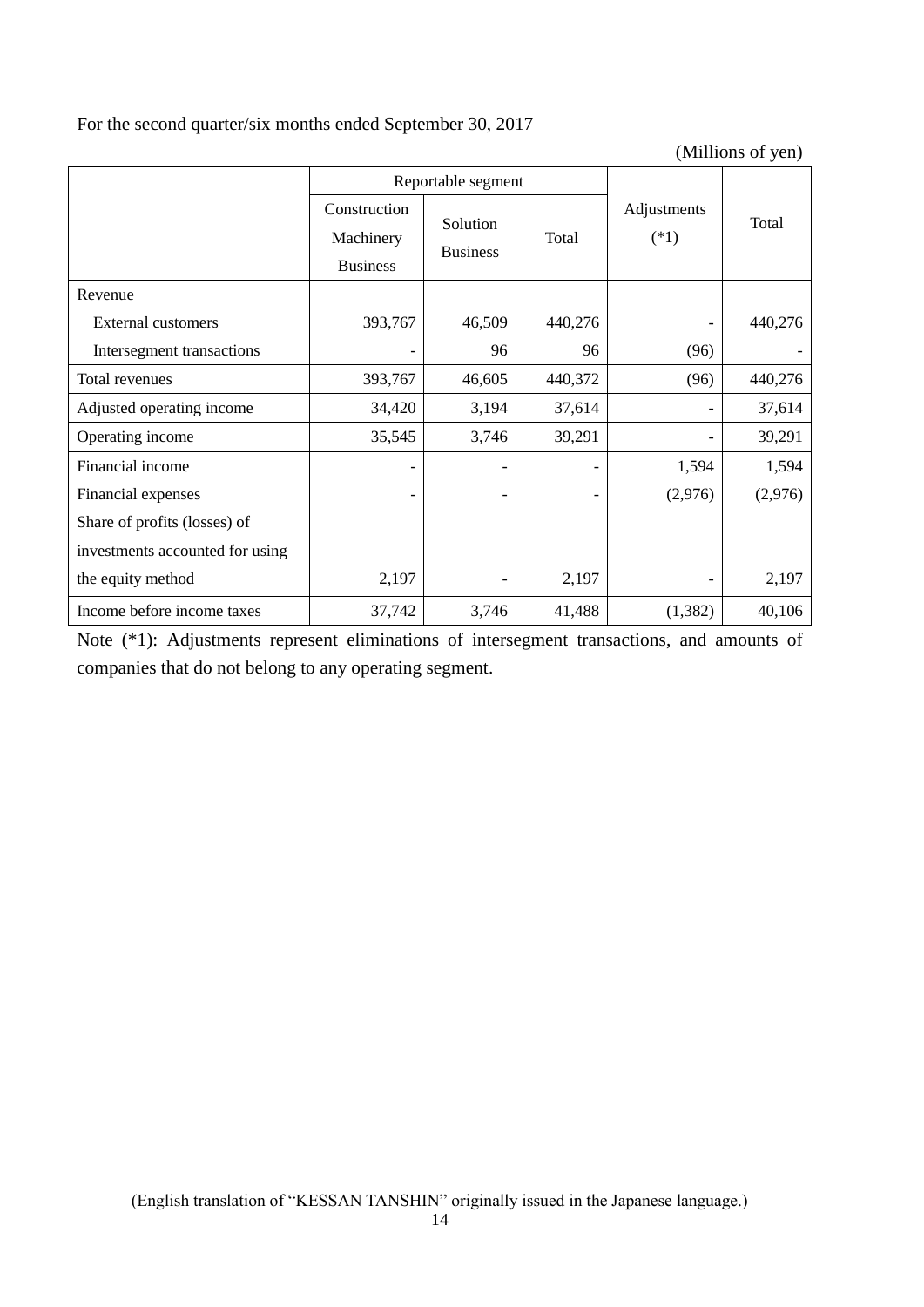## (Business Combination)

For the second quarter/six months ended Sep. 30, 2017

Allocation of the acquisition cost to the acquired assets and liabilities from the acquisition of H-E Parts was completed.

On December 21, 2016, the company acquired 100% of the voting shares of H-E Parts International LLC and H-E Parts Australian Holdings LLC (collectively "H-E Parts"), and H-E Parts became a consolidated subsidiary of the Group. The company completed the allocation of the acquisition cost in the second quarter/six months ended September 30, 2017 though it recognized the amounts of acquired assets and liabilities on a provisional basis since the allocation of the acquisition cost was not completed in the previous fiscal year. Consideration of the share acquisition of H-E Parts and fair value of assets acquired and liabilities assumed are as follows.

(Millions of yen)

|                                           | <b>H-E Parts</b>  | <b>HEP</b> Australia    |              |  |
|-------------------------------------------|-------------------|-------------------------|--------------|--|
| Category                                  | International LLC | <b>Holdings Pty Ltd</b> | Total amount |  |
| Cash and cash equivalents                 | 217               | 289                     | 506          |  |
| Trade receivables                         | 1,922             | 2,637                   | 4,559        |  |
| Inventories                               | 5,374             | 4,569                   | 9,943        |  |
| Property, plants, and equipment           | 597               | 804                     | 1,401        |  |
| Intangible assets                         | 4,265             | 7,156                   | 11,421       |  |
| Others                                    | 621               | 657                     | 1,278        |  |
| Total assets                              | 12,996            | 16,112                  | 29,108       |  |
| Trade and other payables                  | 1,980             | 2,776                   | 4,756        |  |
| Bonds and borrowings                      | 4,820             | 3,535                   | 8,355        |  |
| Other liabilities                         | 1,642             | 2,476                   | 4,118        |  |
| <b>Total liabilities</b>                  | 8,442             | 8,787                   | 17,229       |  |
| Consideration paid (cash)                 | 19,834            |                         |              |  |
| Goodwill (non-deductible for tax expense) | 7,955             |                         |              |  |

The goodwill consisted primarily of excess earnings and synergies with existing operations.

The company retroactively revised numbers on the statement of consolidated financial position as of March 31, 2017 which is disclosed as comparative information. The goodwill on the acquisition date as a main item revised from the provisional amount decreased by ¥6,511 million. This was due to a ¥700 million increase in inventories, a ¥9,212 million increase in intangible assets, and a ¥3,401 million increase in deferred tax liability.